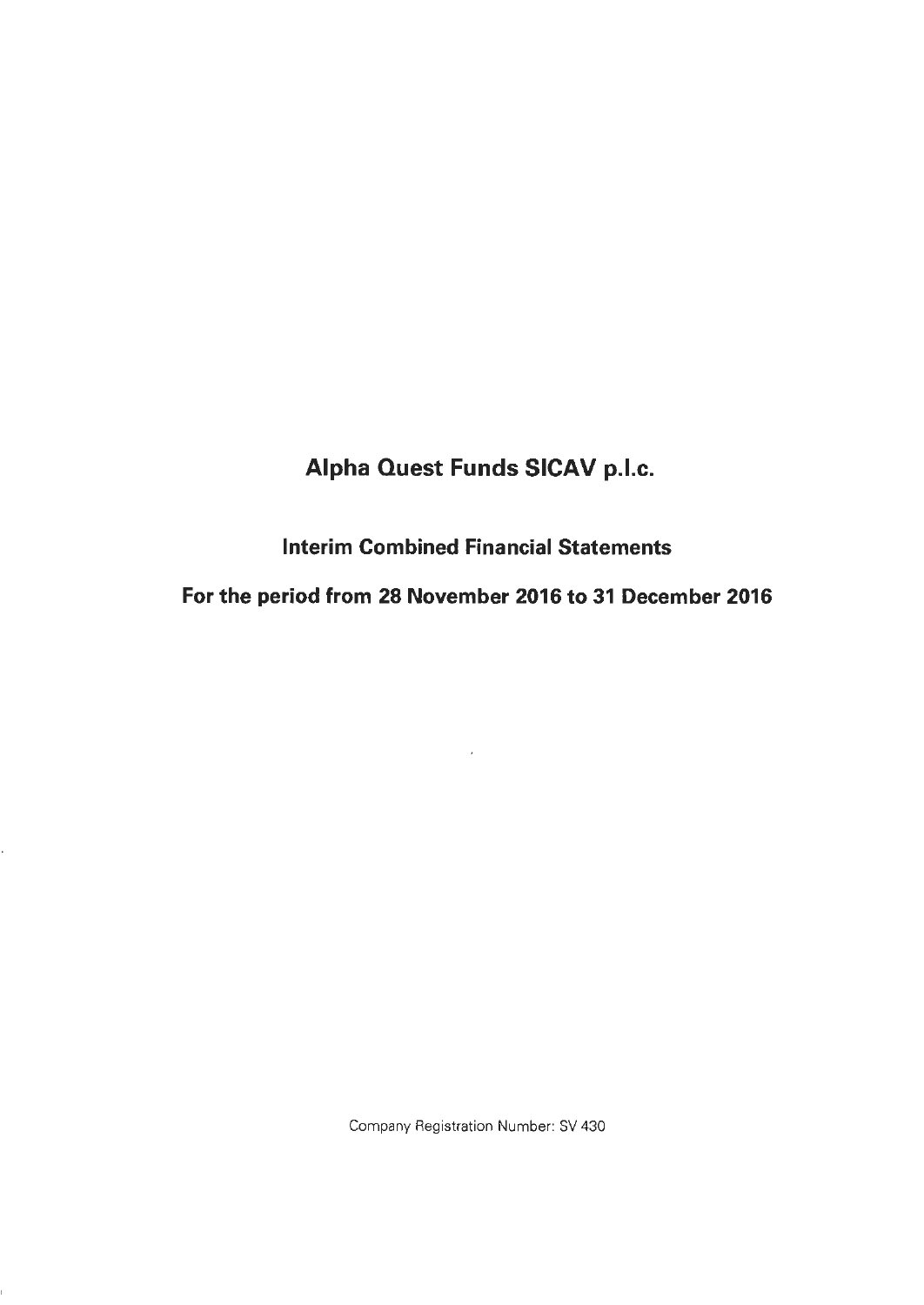## **Page**

### **Annual Report**

| Directors, Officers, and other information                                                  |   |  |
|---------------------------------------------------------------------------------------------|---|--|
| Interim Combined Financial Statements:                                                      |   |  |
| Combined Statement of Financial Position                                                    | 2 |  |
| Combined Statement of Comprehensive Income                                                  | 3 |  |
| Combined Statement of Changes in Net Assets Attributable to<br>Holders of Redeemable Shares | 4 |  |
| Combined Statement of Changes in Equity                                                     | 5 |  |
| Combined Statement of Cash Flows                                                            | 6 |  |
| Notes to the Interim Combined Financial Statements                                          | 7 |  |
|                                                                                             |   |  |

### **Report of the Independent Auditors**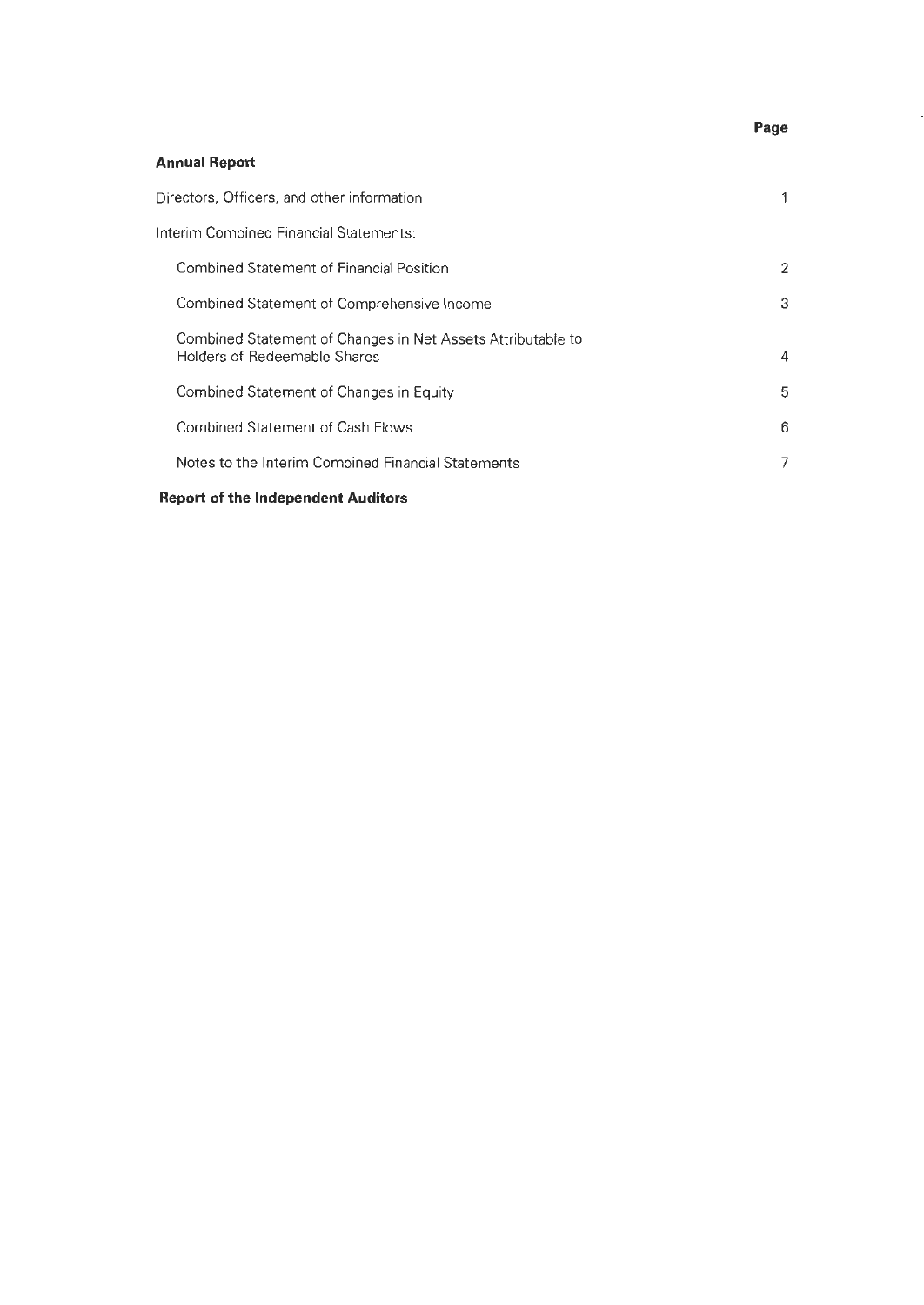# **Directors, Officers, and other information**

| <b>Directors</b>                   | Dr. Frank Chetcuti Dimech<br>Mr. Joseph Xuereb<br>Mr. Adrian Galea                                                                             |
|------------------------------------|------------------------------------------------------------------------------------------------------------------------------------------------|
| <b>Registered Office</b>           | Level 1<br><b>Blue Harbour Business Centre</b><br>Ta Xbiex Yacht Marina<br>Ta' Xbiex XBX 1027<br>Malta                                         |
| <b>Company Registration Number</b> | SV430                                                                                                                                          |
| <b>Administrator and Registrar</b> | Amicorp Fund Services Malta Limited<br>Level 1<br><b>Blue Harbour Business Centre</b><br>Ta' Xbiex Yacht Marina<br>Ta' Xbiex XBX 1027<br>Malta |
| <b>Company Secretary</b>           | Amicorp Services Limited<br>Level 1<br><b>Blue Harbour Business Centre</b><br>Ta' Xbiex Yacht Marina<br>Ta' Xbiex XBX 1027<br>Maita            |
| <b>Investment Committee</b>        | Mr. Joseph Xuereb<br>Mr. Mark L. Zammit<br>Mr. Joseph Formosa                                                                                  |
| Custodian                          | Bank of Valletta p.l.c.<br><b>BOV Centre</b><br>Cannon Road<br>Santa Venera SVR 9030<br>Malta                                                  |
| <b>Statutory Auditors</b>          | KPMG<br>Portico Building<br>Marina Street<br>Pieta PTA 9044<br>Malta                                                                           |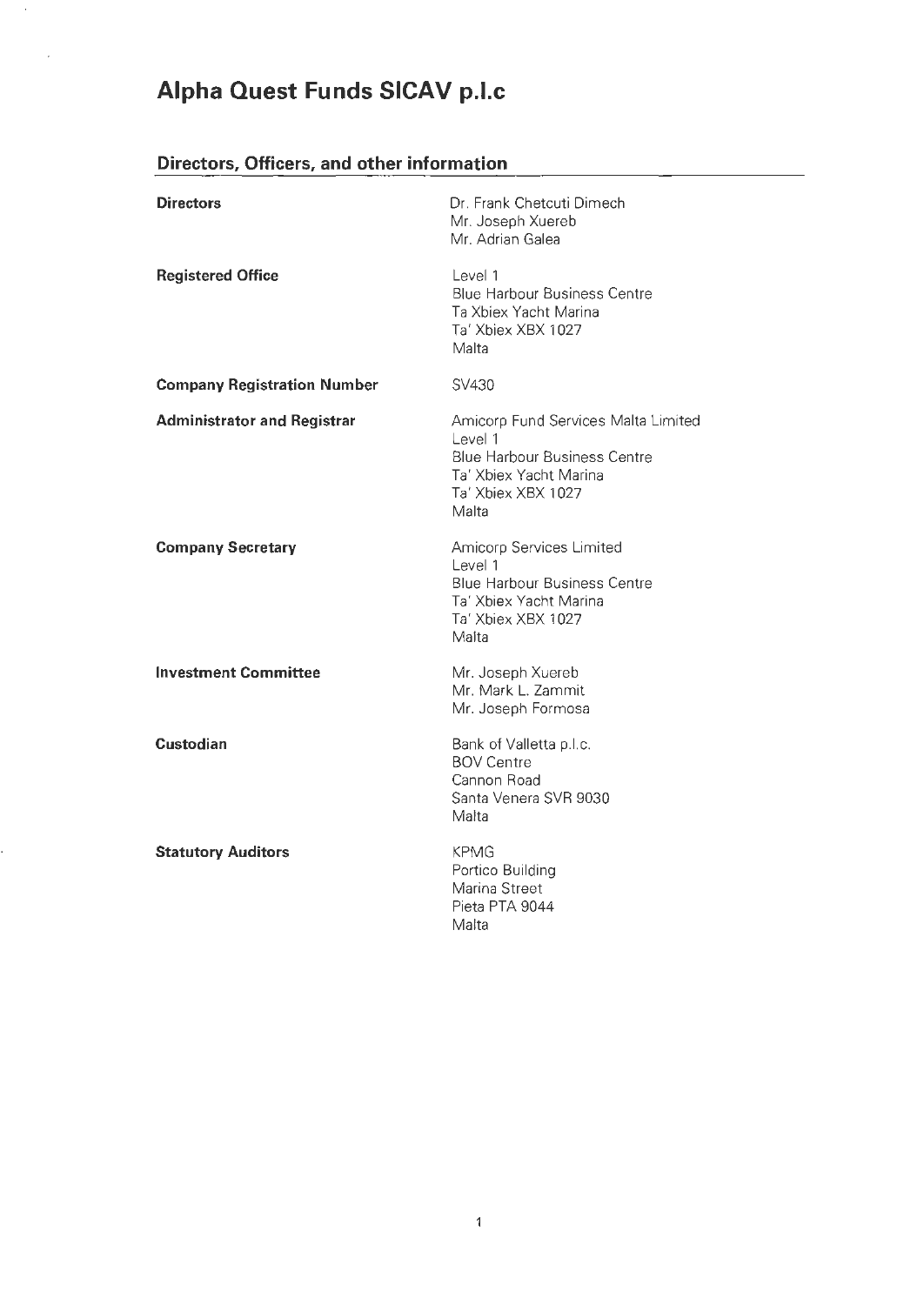### Alpha Quest Funds SICAV p.l.c.

Combined Statement of Financial Position

As at 31 December 2016

|                                                         |             |            | <b>Alpha Quest</b> | Alpha Quest     | <b>Alpha Quest</b> |
|---------------------------------------------------------|-------------|------------|--------------------|-----------------|--------------------|
|                                                         |             |            | Funds              | <b>Balanced</b> | Opportunity        |
|                                                         |             | Combined   | SICAV plc          | Fund            | Fund               |
|                                                         |             | 31.XII.16  | 31.XII.16          | 31.XII.16       | 31.XII.16          |
|                                                         | <b>Note</b> | <b>LUR</b> | <b>EUR</b>         | <b>EUR</b>      | <b>EUR</b>         |
| <b>Assets</b>                                           |             |            |                    |                 |                    |
| <b>Current assets</b>                                   |             |            |                    |                 |                    |
| Cash and cash equivalents                               | 5           | 1 308 473  | 1000               | 307 473         | 1 000 000          |
| Financial assets at fair value through profit or loss   | 11          |            |                    |                 | 5928721            |
| Restitution points                                      | 12          | 21 179 672 |                    | 21 179 672      |                    |
| <b>Total assets</b>                                     |             | 22 488 145 | 1000               | 21 487 145      | 6928721            |
| <b>Equity and Liabilities</b>                           |             |            |                    |                 |                    |
| <b>Share Capital and Reserves</b>                       |             |            |                    |                 |                    |
| Share Capital                                           | 6           | 1000       | 1000               |                 |                    |
| <b>Accumulated losses</b>                               |             | (11180)    | (11180)            |                 |                    |
| <b>Total equity</b>                                     |             | (10180)    | (10180)            |                 |                    |
| <b>Current liabilities</b>                              |             |            |                    |                 |                    |
| Bonds issued                                            | 13          | 11 116 355 |                    | 17 045 076      |                    |
| Other payables                                          | 14          | 54 852     | 11 180             | 21836           | 21836              |
| Net assets attributable to holders of redeemable shares | 7           | 11 327 119 |                    | 4 4 20 2 33     | 6906885            |
| <b>Total liabilities</b>                                |             | 22 498 326 | 11 180             | 21 487 145      | 6928721            |
| Total equity and liabilities                            |             | 22 488 146 | 1000               | 21 487 145      | 6928721            |

The accompanying notes are an integral part of these interim combined financial statements.

The interim combined financial statements on pages 2 to 19 were approved and authorised for issue by the Board of Directors on 5 December 2016 and were signed on its behalf by:

Directors on 5 December 2016 and we<br>Dr. Frank Chetcuti Dimech

Director

Mr Joseph Xuereb Director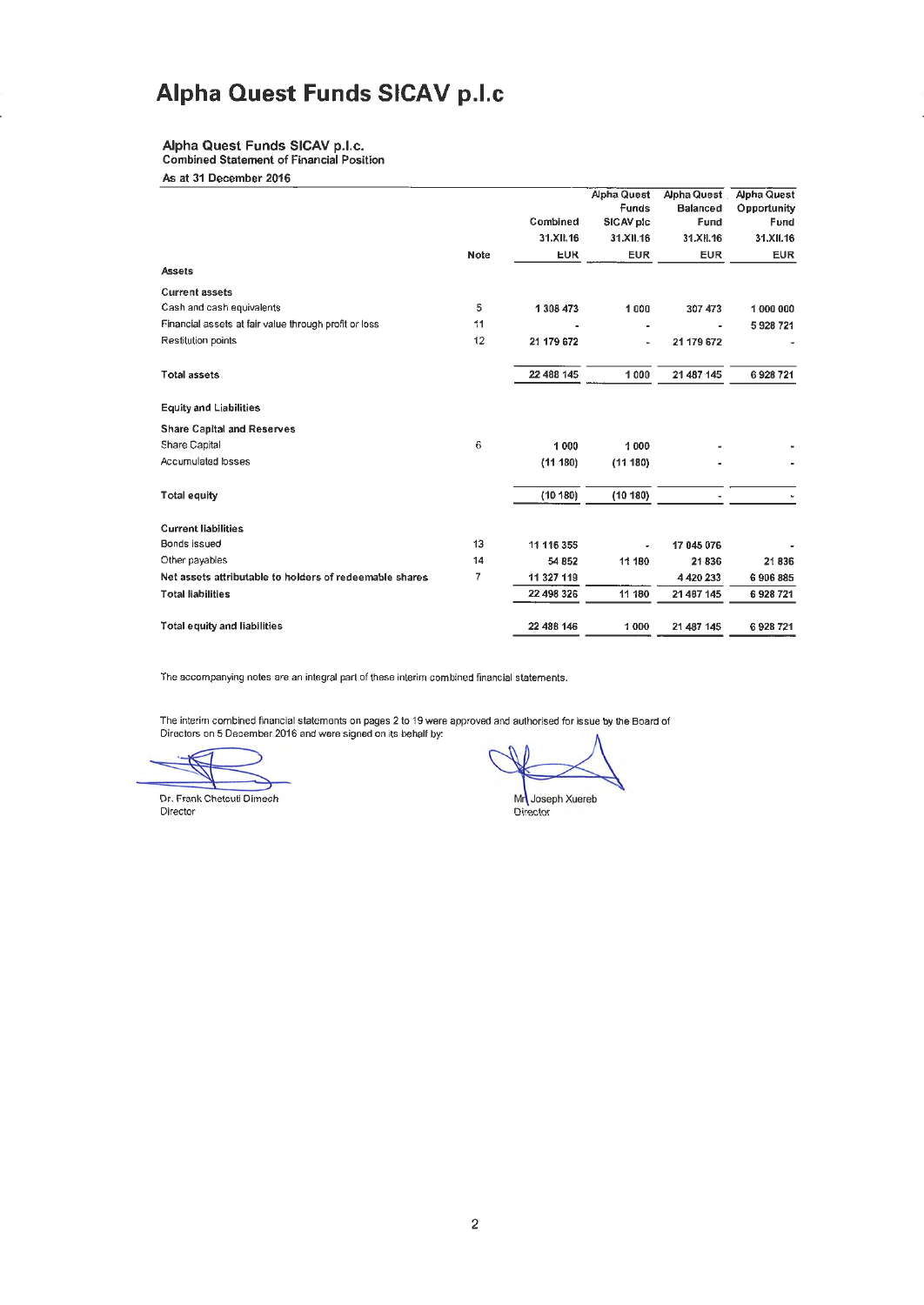#### **Alpha Quest Funds SICAV p.l.c.**

#### Combined Statement of Comprehensive Income

For the period ended 31 December 2016

|                                                 |      |             | <b>Alpha Quest</b> |                      | <b>Alpha Quest</b> |
|-------------------------------------------------|------|-------------|--------------------|----------------------|--------------------|
|                                                 |      |             | <b>Funds SICAV</b> | Alpha Quest          | Opportunity        |
|                                                 |      | Combined    | plc                | <b>Balanced Fund</b> | <b>Fund</b>        |
|                                                 |      | 31.XII.16   | 31.XII.16          | 31.XII.16            | 31.XII.16          |
|                                                 | Note | <b>EUR</b>  | <b>EUR</b>         | <b>EUR</b>           | <b>EUR</b>         |
| Income                                          |      |             |                    |                      |                    |
| Net loss on financial assets at fair value      |      |             |                    |                      |                    |
| through profit or loss                          | 16   | (78680)     |                    |                      | (78680)            |
| Interest income                                 | 15   | ▼<br>100765 |                    | 100765               | 7402               |
| Net investment income                           |      | 22 085      | ٠                  | 100765               | (71278)            |
| <b>Expenditure</b>                              |      |             |                    |                      |                    |
| Interest expense                                | 16   | (13 878)    |                    | (21 280)             |                    |
| <b>FX</b> losses                                | 16   | (61402)     |                    | (61402)              |                    |
| Other operating expenses                        | 17   | (54 867)    | (11180)            | (21851)              | (21836)            |
| <b>Total operating expenses</b>                 |      | (130147)    | (11180)            | (104 532)            | (21836)            |
| Loss for the period                             |      | (11180)     | (11180)            |                      |                    |
| Net increase/(decrease) in net assets           |      |             |                    |                      |                    |
| attributable to holders of redeemable<br>shares |      | (96 882)    |                    | (3767)               | (93 114)           |

The accompanying notes are an integral part of these interim combined financial statements.

 $\mathbf{I}$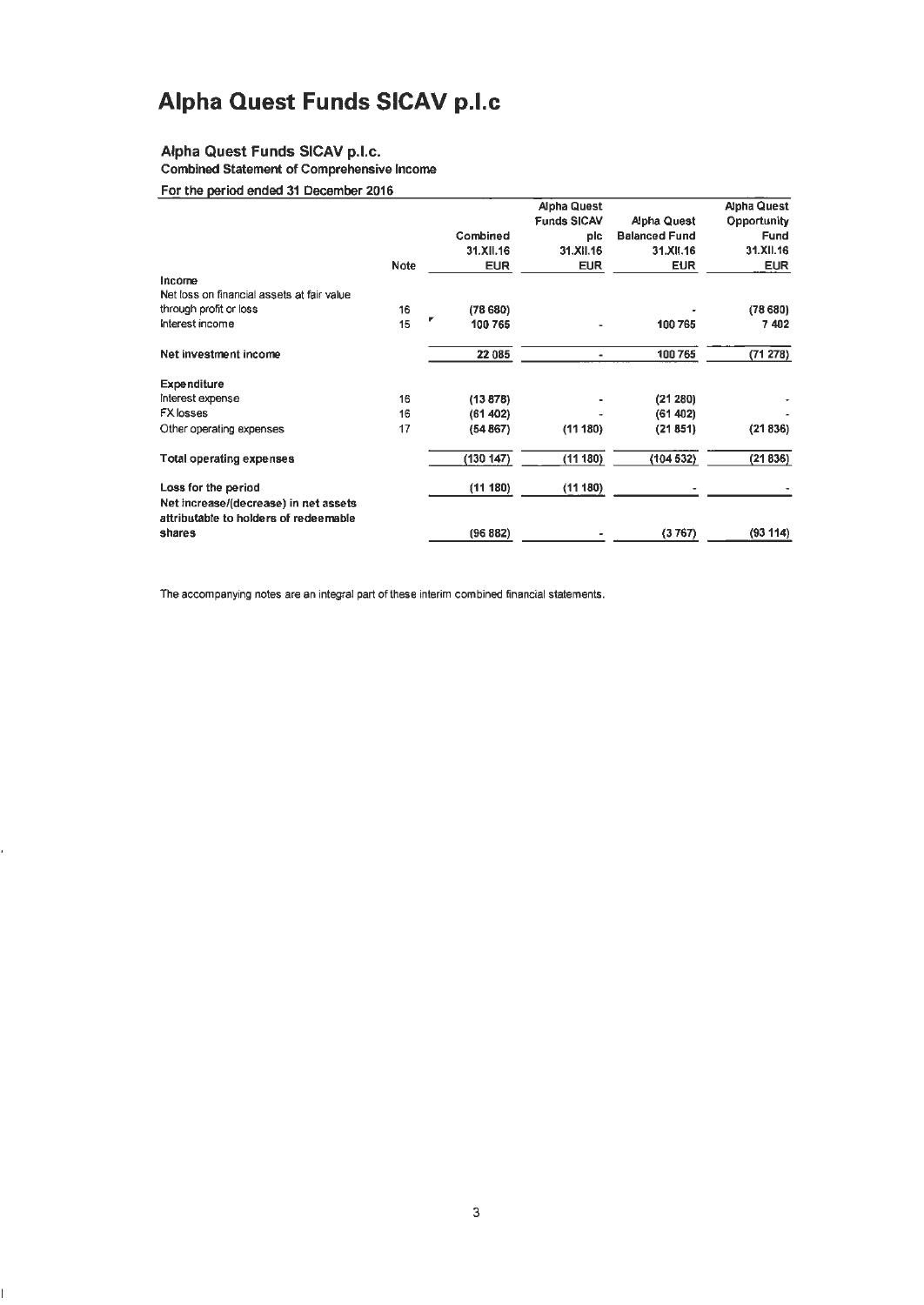## Alpha Quest Funds SICAV p.l.c.

Combined Statement of Changes in Net Assets Attributable to Holders of Redeemable Shares

#### For the period ended 31 December 2016

|                                                                   | Alpha Quest     | Alpha Quest |
|-------------------------------------------------------------------|-----------------|-------------|
|                                                                   | <b>Balanced</b> | Opportunity |
|                                                                   | Fund            | <b>Fund</b> |
|                                                                   | 31.XII.16       | 31.XII.16   |
|                                                                   | <b>EUR</b>      | <b>EUR</b>  |
| Balance as at the beginning of the period                         |                 |             |
| Issue of redeemable shares during the period                      | 4 4 24 0 00     | 7000000     |
| Redemption of redeemable shares during the period                 |                 |             |
| Transactions with holders of redeemable shares                    | 4 4 24 0 00     | 7 000 000   |
| Increase/(decrease) in net assets attributable to holders of      |                 |             |
| redeemable shares                                                 | (3767)          | (93114)     |
| Net assets as at the end of the period attributable to holders of |                 |             |
| redeemable shares                                                 | 4 4 2 0 2 3 3   | 6906885     |
|                                                                   |                 |             |

The accompanying notes are an integral part of these interim combined financial statements.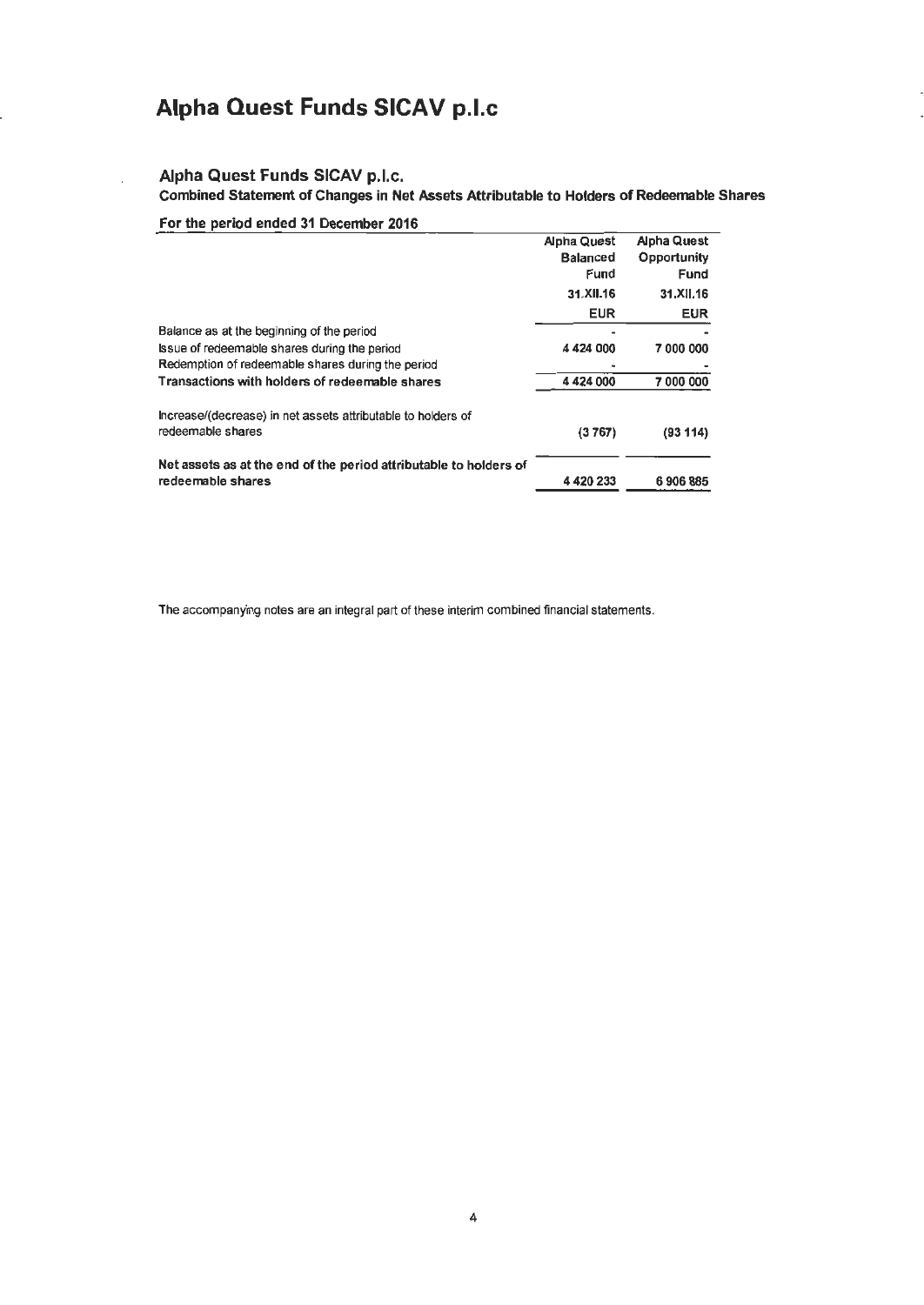### Alpha Quest Funds SICAV p.l.c. Combined Statement of Changes in Equity

### For the period ended 31 December 2016

|                                           |                |                    | <b>Alpha Quest</b> |
|-------------------------------------------|----------------|--------------------|--------------------|
|                                           | <b>Share</b>   | <b>Accumulated</b> | <b>Funds SICAV</b> |
|                                           | Capital        | losses             | plc                |
|                                           | 31.XII.16      | 31.XII.16          | 31.XII.16          |
|                                           | <b>EUR</b>     | <b>EUR</b>         | <b>EUR</b>         |
| Balance as at the beginning of the period |                | ۰                  |                    |
| <b>Transaction with owners</b>            |                |                    |                    |
| <b>Issue of share capital</b>             | 1000           |                    | 1000               |
| Comprehensive income                      |                |                    |                    |
| Loss for the period                       | $\blacksquare$ | (11180)            | (11180)            |
| Balance as at the end of the period       | 1000           | (11180)            | (10 180)           |

The accompanying notes are an integral part of these interim combined financial statements.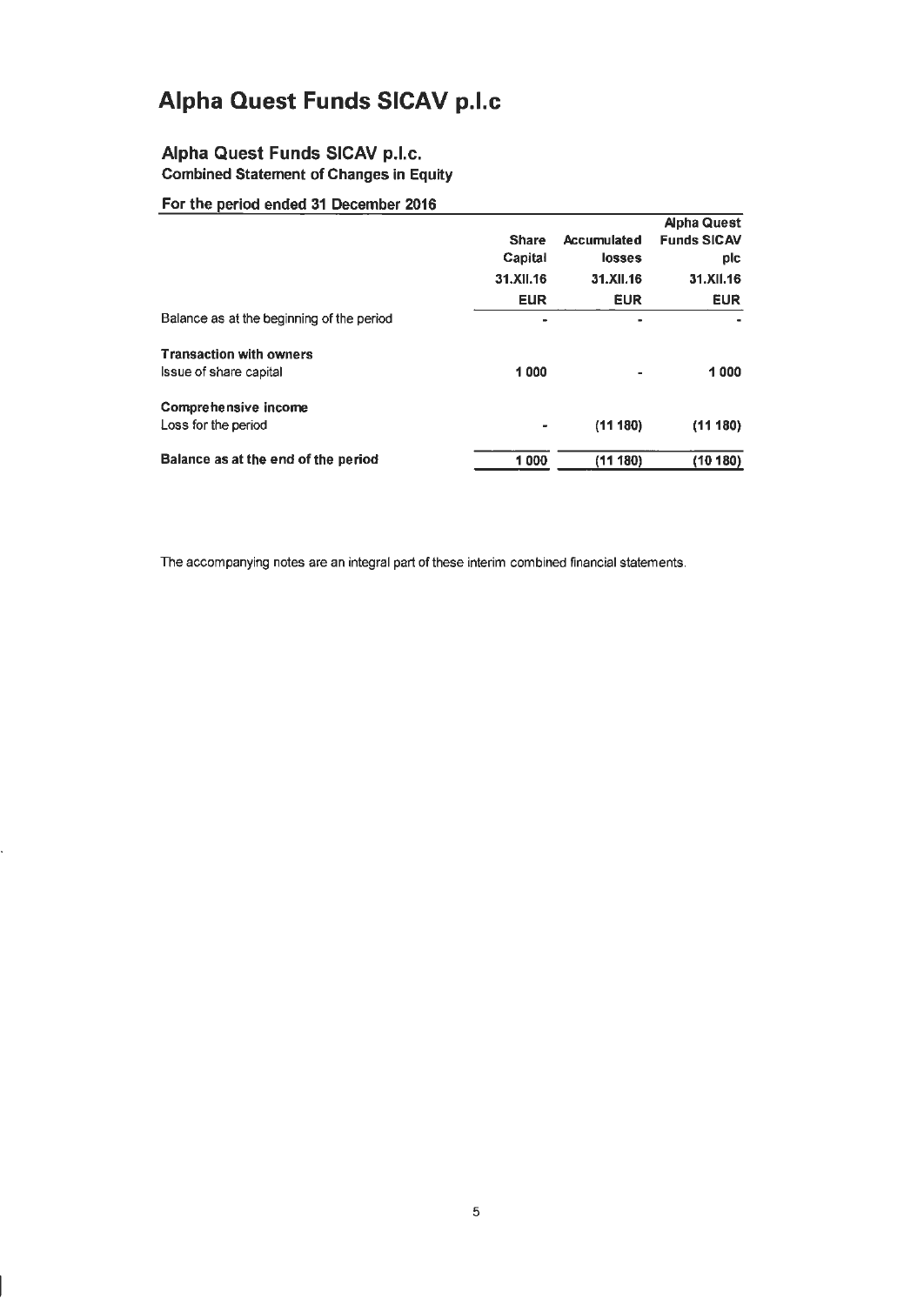## **Alpha Quest Funds SICAV p.l.c.**

Combined Statement of Cash Flows

For the period ended 31 December 2016

|                                                       |                 | <b>Alpha Quest</b> | <b>Apha Quest</b> | <b>Alpha Quest</b> |
|-------------------------------------------------------|-----------------|--------------------|-------------------|--------------------|
|                                                       |                 | <b>Funds SICAV</b> | <b>Balanced</b>   | Opportunity        |
|                                                       | Combined        | plc                | Fund              | <b>Fund</b>        |
|                                                       | 31.XII.16       | 31.XII.16          | 31.XII.16         | 31.XII.16          |
|                                                       | <b>EUR</b>      | <b>EUR</b>         | <b>EUR</b>        | <b>EUR</b>         |
| Cash flows from operating activities                  |                 |                    |                   |                    |
| Operating expenses paid                               | (58337)         |                    | (58337)           |                    |
| Purchase of restitution points                        | (21 078 328)    |                    | (21 078 328)      |                    |
| Purchase of investment                                |                 |                    |                   | (600000)           |
| Net cash (outflows)/inflows from operating activities | (21136664)      |                    | (21136664)        | (6 000 000)        |
| Cash flows from financing activities                  |                 |                    |                   |                    |
| Issue of share capital                                | 1000            | 1000               |                   |                    |
| Proceeds from issue of bonds                          | v<br>11 023 796 |                    | 17 023 796        |                    |
| Amounts received on subscription of shares            | 11 424 000      |                    | 4 4 24 0 0 0      | 7 000 000          |
| Net cash inflows from financing activities            | 22 448 796      | 1000               | 21 447 796        | 7 000 000          |
| Net increase in cash and cash equivalents             | 1312132         | 1000               | 311 132           | 1000000            |
| Cash and cash equivalents at beginning of period      |                 |                    |                   |                    |
| Effect of exchange rate fluctations in cash and cash  |                 |                    |                   |                    |
| equivalents                                           | (3659)          |                    | (3659)            |                    |
| Cash and cash equivalents at end of period            | 1 308 473       | 1000               | 307 473           | 1000000            |

The accompanying notes are an integral part of these interim combined financial statements.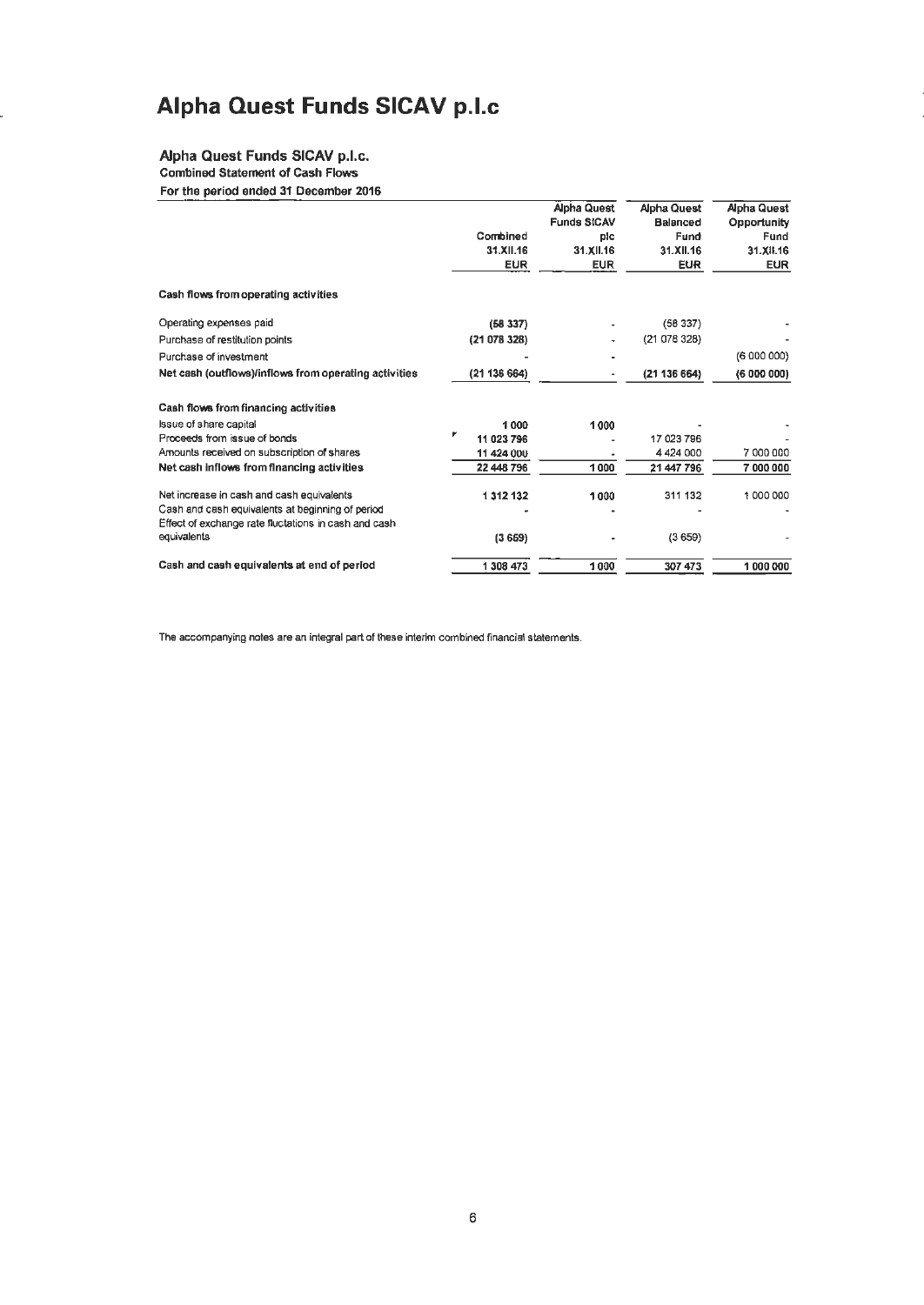$\mathbb{L}$ 

|                 |                                                     | Page |
|-----------------|-----------------------------------------------------|------|
| 1               | Reporting entity                                    | 8    |
| 2               | Basis of preparation                                | 8    |
| 3               | Significant accounting policies                     | 9    |
| 4               | Format of the interim combined financial statements | 12   |
| 5               | Cash and cash equivalents                           | 12   |
| 6               | Share capital                                       | 12   |
| 7               | Redeemable shares                                   | 12   |
| 8               | Related parties                                     | 13   |
| 9               | Investments risk management                         | 13   |
| 10 <sup>1</sup> | Fair value information                              | 15   |
|                 | 11 Financial assets through profit or loss          | 16   |
|                 | 12 Restitution points                               | 16   |
|                 | 13 Bonds issued                                     | 17   |
|                 | 14 Other payables                                   | 17   |
| 15              | Interest income                                     | 18   |
|                 | 16 Financial expenses                               | 18   |
| 17 <sup>1</sup> | Other operating expense                             | 19   |
|                 | 18 Subsequent events                                | 19   |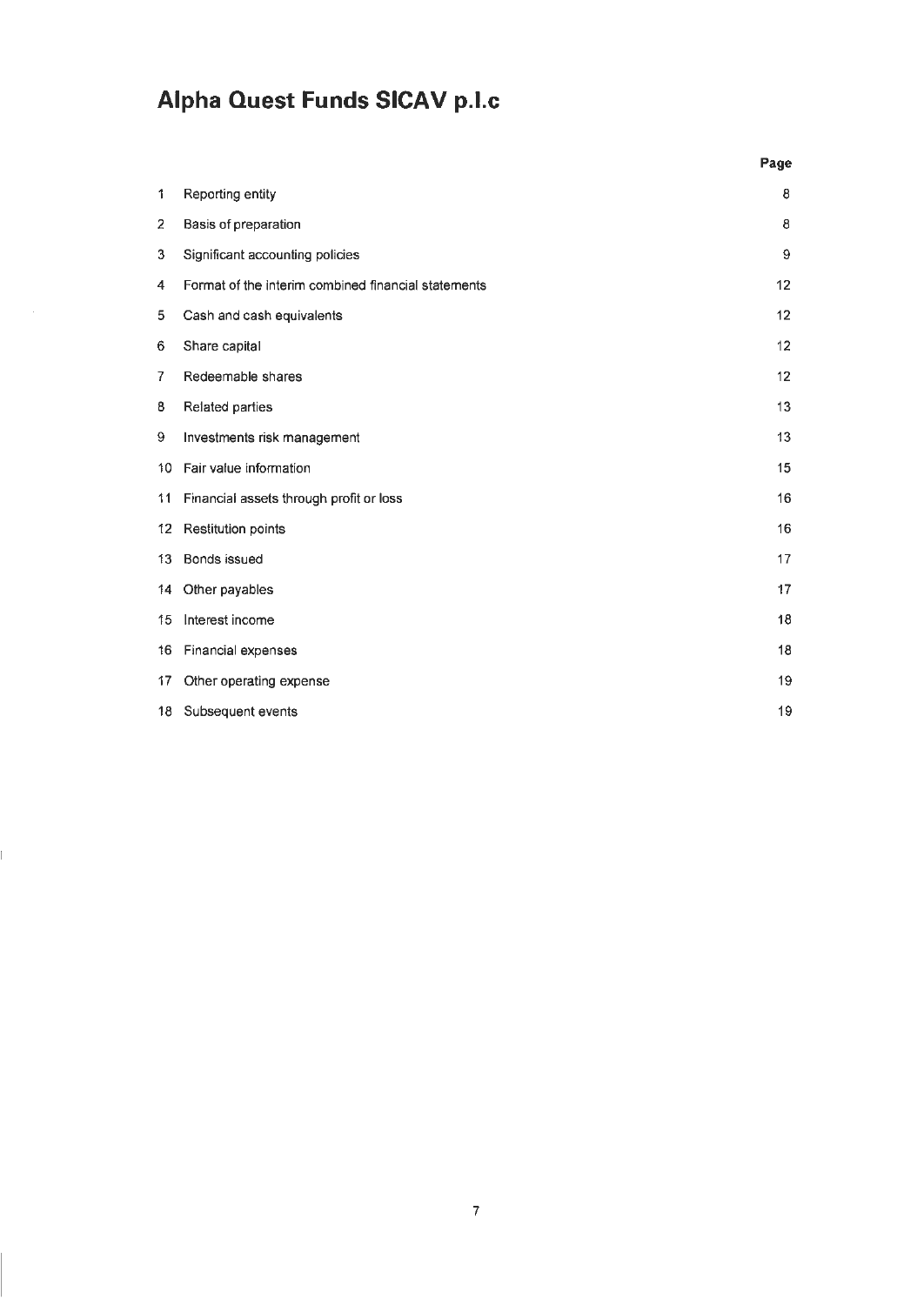## **Notes to the interim combined financial statements For the period from 28 November 2016 to 31 December 2016**

#### **1 Reporting entity**

Alpha Quest Funds SICAV p.l.c. (the "Company") is organized under the laws of Malta as an investment company with variable share capital (SICAV) incorporated in accordance with the terms of the Companies Act, 1995 (Chapter 386, Laws of Malta) on November 28, 2016, with registration number SV430. The Company is licensed and regulated by the Malta Financial Services Authority ("MFSA") under the Investment Services Act (CAP. 370, Laws of Malta) as a Professional Investor Fund which targets Qualifying Investors as set out in the relevant Offering Supplement.

As at reporting date, the Company has constituted two sub-funds, the Alpha Quest Balanced Fund and the Alpha Quest Opportunity Fund (the "Sub-funds"), which were both licensed on 30 November 2016. The Sub-funds are not separate legal entities.

Collectively the Company and the Sub-funds are referred to as the "Fund".

#### **2 Basis of preparation**

#### **2.1 Purpose of these Interim Combined Financial Statements**

These interim combined financial statements are prepared solely in connection with the offering memorandum and may not be suitable for any other purpose.

#### **2.2 Statement of compliance**

These interim combined financial statements have been prepared and presented in accordance with International Financial Reporting Standards ("IFRS") as adopted by the European Union ("EU") (the "applicable framework"). All references in these interim combined financial statements to IAS, IFRS or SIC/IFRIC interpretations refer to those adopted by the EU.

The first financial year-end of the Company in accordance with the terms of the Companies Act, 1995 (Chapter 386, Laws of Malta) is 31 December 2017, and therefore these interim combined financial statements should not be considered as the statutory financial statements, since the reporting period of these interim combined financial statements is for a shorter period.

Financial information of the Sub-funds are reported along with financial information of the Company in form of interim combined financial statements. "Combined" means that financial information of the Company and each Sub-fund stated separately is added together in another column of the interim combined financial statements and all intra-fund transactions (i.e. between the Company and Subfunds) were eliminated.

#### **2.3 Basis of measurement**

The interim combined financial statements have been prepared on the historical cost basis, except for financial instruments at fair value through profit or loss, which are measured at their fair value, and restitution points, which are measured at discounted value of the redemption right.

#### **2.4 New standards and interpretations**

A number of new standards, amendments to standards and interpretations have not yet become effective or have not yet been adopted by the EU for beginning of current reporting period and have thus not been applied in the preparation of these interim combined financial statements:

IFRS 9 - Financial Instruments (effective for accounting period beginning on or after 1 January 2018, to be applied retrospectively - not yet endorsed by the EU) issued in November 2009 contains new requirements regarding the classification and the measurement of financial assets. An amendment from October 2010 contains new requirements regarding the classification and the measurement of financial liabilities and derecognition. An amendment from November 2013 contains a new hedge accounting model. The final version of the standard was issued in June 2014. The key requirements are summarised below:

In line with the IFRS 9 requirements regarding the classification and measurement, all recognised financial assets that currently fall under IAS 39 Financial Instruments: Recognition and Measurement will be subsequently measured either at amortised cost or at fair value. Specifically: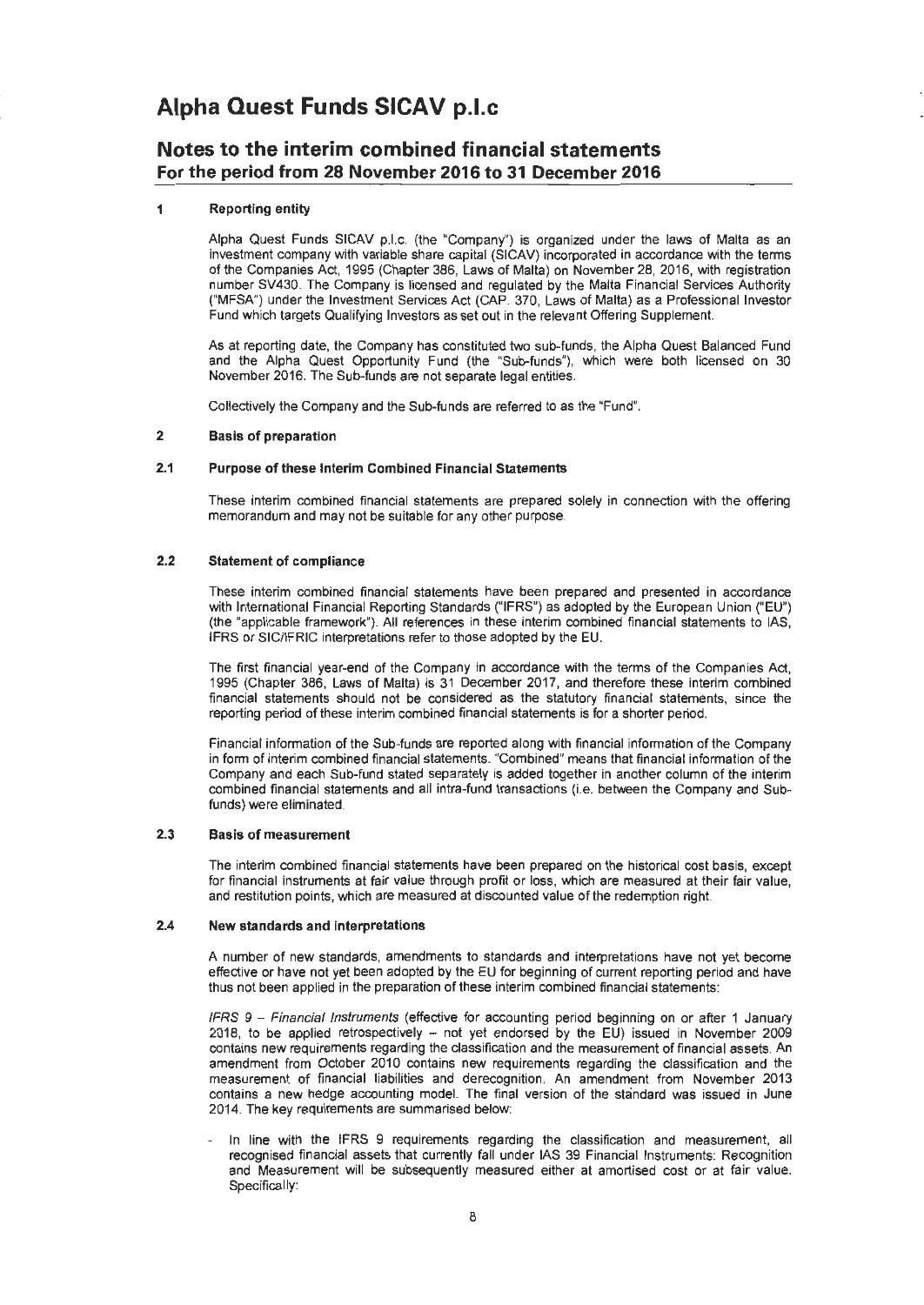## **Notes to the interim combined financial statements For the period from 28 November 2016 to 31 December 2016**

- A debt instrument that is (i) held within a business model whose objective is to collect contractual cash flows, and (ii) that has contractual cash flows that are solely payments of principal and interest on the principal amount outstanding, must be measured at amortised book value (less any impairments), unless the asset is designated at fair value through profit or loss (FVTPL) under the fair value option.
- A debt instrument that is (i) held within a business model whose objective is achieved by both collecting contractual cash flows and selling financial assets and (ii) whose contractual terms of the financial asset on specified dates give rise to cash flows that are solely payments of principal and interest on the principal amount outstanding, must be measured at fair value through other comprehensive income (FVTOCI) unless the asset is designated at FVTPL under the fair value option.
- All other debt instruments must be measured at fair value through profit or loss.
- Impairment requirements are based on the expected credit losses model (ECL), which replaces the incurred losses model under IAS 39.

The Directors of the Fund expects IFRS 9 to be adopted in the statutory financial statements for the reporting period beginning on 1 January 2018. At the same time, the Fund will assess the impact of this standard on its financial statements.

#### 2.5 Functional and presentation currency

The interim combined financial statements are presented in Euro (EUR), which is the functional currency of the Company, rounded to the nearest unit.

#### 2.6 Use of assumptions, estimates and judgements

The preparation of interim combined financial statements in conformity with IFRS requires the directors to make judgments, estimates and assumptions that affect both the application of accounting policies and the reported amounts of assets, liabilities, income and expenses. Actual results may differ from these estimates.

Estimates and underlying assumptions are reviewed on an on-going basis. Revisions to accounting estimates are recognised in the period in which the estimate was revised if the revision affects only that period or in the period of the revision and future periods if the revision affects both current and future periods.

In the opinion of the Directors, the accounting estimates and judgements made in the course of preparing these interim combined financial statements are not difficult to reach, subjective or complex to a degree which would warrant their description as critical in terms of the requirements of IAS 34 Interim Financial Reporting, except for those relating to the Alpha Quest Balanced Fund. Information about assumptions taken into consideration and that relate to the determination of the discounted value of the restitution points held by the Alpha Quest Balanced Fund are included in note 10.

#### 3 Significant accounting policies

The same accounting policies applied for these interim combined financial statements shall be applied in the Company's first annual statutory financial statements as at 31 December 2017, although there might be a possibility that such accounting policies applied for these interim combined financial statements might change before the annual statutory financial statements are presented. If a decision is made to change a policy mid-year, the change is implemented retrospectively, and previously reported interim data is restated.

#### 3.1 Foreign currency transactions

Transactions in foreign currencies are translated to the functional currency at the spot exchange rate at the date of the transaction. Monetary assets and liabilities denominated in foreign currencies at the reporting date are retranslated to the functional currency at the spot exchange rate at that date. Non-monetary assets and liabilities denominated in foreign currency that are measured at fair value are retranslated to the functional currency at the spot exchange rate at the date that the fair value was determined. Foreign currency differences arising on retranslation are recognised in the Statement of comprehensive income.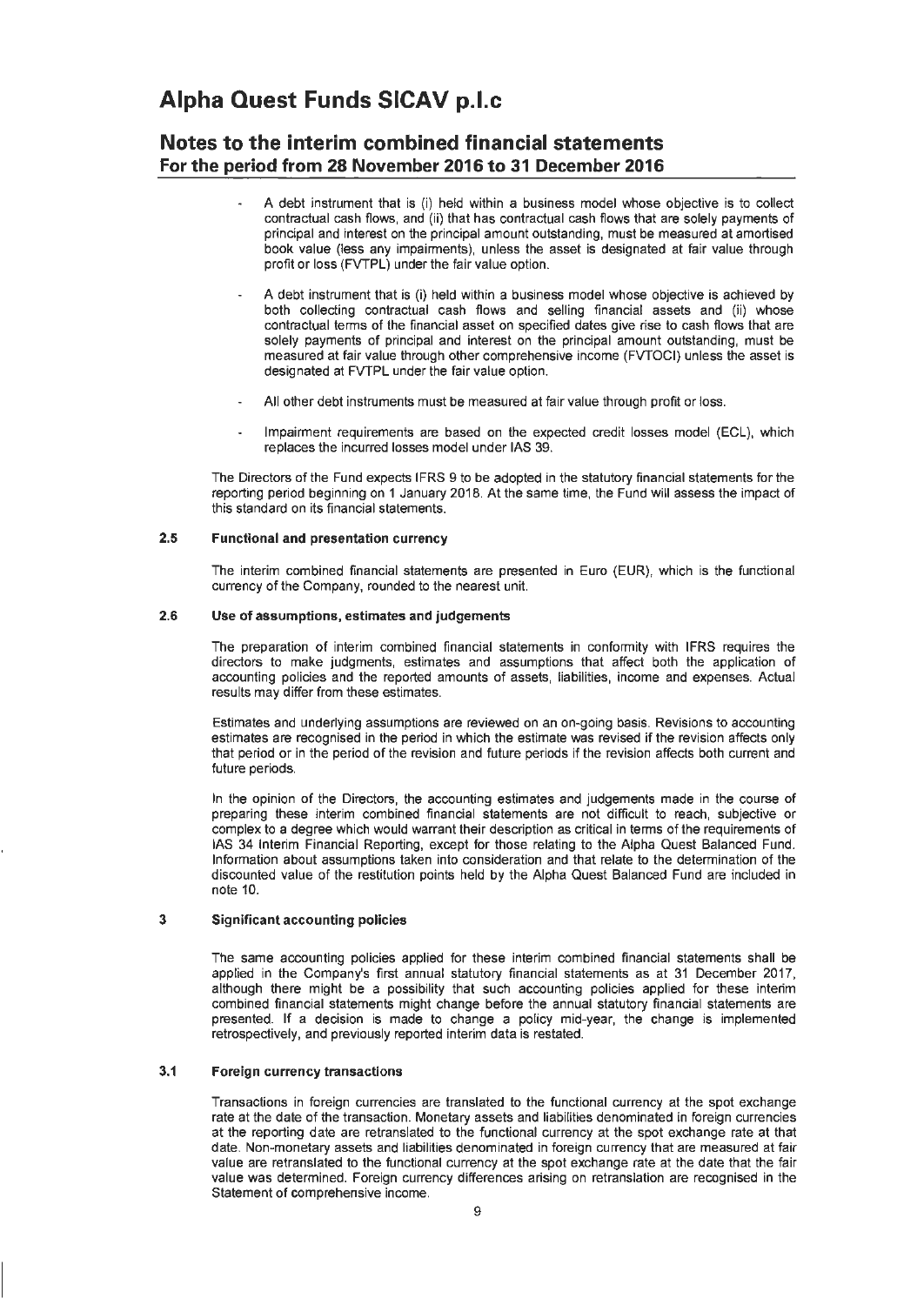## **Notes to the interim combined financial statements For the period from 28 November 2016 to 31 December 2016**

#### **3.2 Interest income and interest expense**

Interest income and expense include interest income and expenses from debt instruments and unwinded discount for the restitution points.

#### **3.3 Fees and commission expenses**

Fees and commission expenses are recognised in the statement of comprehensive income as the related services are performed.

#### **3.4 Financial instruments**

#### **3.4.1 Non-derivative financial assets**

The Fund recognises a financial asset or a financial liability when, and only when, it becomes a party to the contractual provisions of the instrument. Purchases or sales of financial assets that require delivery of assets within the time frame generally established by regulation or convention in the marketplace are recognised on the trade date, i.e., the date that the Company commits to purchase or sell the asset. Other financial assets and financial liabilities are recognised on the date on which they are originated.

Financial assets and financial liabilities at fair value through profit or loss are initially recognized at fair value, with transaction costs recognized in profit or loss. Financial assets or financial liabilities not at fair value through profit or loss are initially recognised at fair value plus transaction costs that are directly attributable to their acquisition or issue.

Financial assets and financial liabilities are offset and the net amount presented in the Statement of Financial Position when the Company has a current legal enforceable right to set off the recognised amounts and intends to settle on a net basis or to realise the asset and settle the liability simultaneously.

#### **Derecognition**

A financial asset (or, where applicable a part of a financial asset or part of a Sub-fund of similar financial assets) is derecognized where:

- The rights to receive cash flows from the asset have expired; or
- The Sub-funds have transferred their rights to receive cash flows from the asset or has assumed an obligation to pay the received cash flows in full without material delay to a third party under a 'pass-through' arrangement; and
- Either (a) the Sub-funds have transferred substantially all the risks and rewards of the asset, or (b) the Sub-funds have neither transferred nor retained substantially all the risks and rewards of the asset, but have transferred control of the asset.

The Sub-funds derecognize a financial liability when the obligation under the liability is discharged, cancelled or expires.

#### **Classification**

The Company classifies its financial assets and financial liabilities as mentioned below in accordance with IAS 39.

Financial assets at fair value through profit or loss:

• Designated at fair value through profit or loss upon initial recognition -debt instruments.

Financial assets at amortised cost:

• Cash and cash equivalents and receivables - cash and cash equivalents and interest income.

Cash and cash equivalents comprise of cash at bank with a contractual maturity of three months or less. Financial liabilities at amortised cost:

- Bonds issued
- Other liabilities other payables.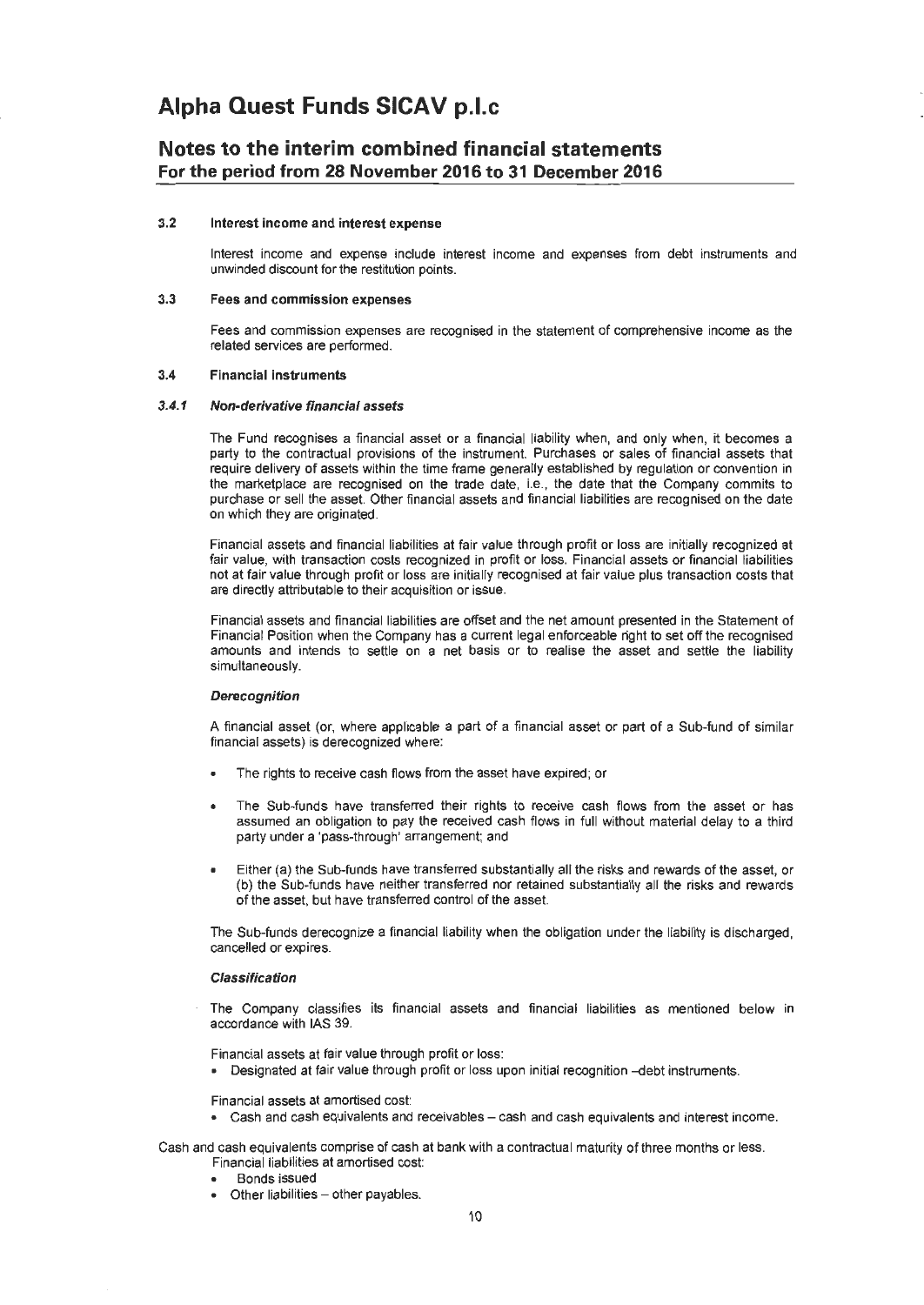## **Notes to the interim combined financial statements For the period from 28 November 2016 to 31 December 2016**

#### **3.4.2 Non-derivative financial liabilities**

The Fund initially recognises debt securities issued and subordinated liabilities on the date that they originated. All other financial liabilities (including liabilities designated at fair value through profit or loss) are recognised initially on the trade date at which the Company becomes a party to the contractual provisions of the instrument.

The Fund derecognises a financial liability when its contractual obligations are discharged or cancelled or expire.

#### **3.5 Net gain/ loss from financial instruments at fair value through profit or loss**

Net gain/loss from financial instruments at fair value through profit or loss includes all realised and unrealised fair value changes and foreign exchange differences, but excludes interest and dividend income.

Net realised gain/loss from financial instruments at fair value through profit or loss is calculated using the average cost method.

#### **3.6 Redeemable shares**

The Fund classifies financial instruments issued as financial liabilities or equity instruments in accordance with the substance of the contractual terms of the instruments. The Sub-funds issue redeemable shares on every dealing day defined as 31 December of each year, which are redeemable at the holder's option on every dealing day as defined above. The first dealing date shall be 31 December 2017. Such shares are classified as financial liabilities. Redeemable shares can be put back to the Sub-funds at any time for cash equal to a proportionate share of the Subfunds' net asset value attributable to the share class. The redeemable shares are carried at the redemption amount that is payable at the statement of financial position date if the holder exercises the right to put the share back to the Sub-funds.

Redeemable shares are issued and redeemed at the holder's option at prices based on the Subfunds' net asset value per share at the time of issue or redemption. The Sub-funds' net asset value per share is calculated by dividing the net assets attributable to the holders of each redeemable share with the total number of outstanding redeemable shares. In accordance with the provisions of the Sub-funds' regulations, investment positions are valued annually on 31 December based on the latest available dealing price price for the purpose of determining the net asset value per share for subscriptions and redemptions.

#### **3.7 Taxation**

In terms of current Maltese fiscal legislation, collective investment schemes are classified as either ' prescribed' or ·non-prescribed' funds for income tax purposes. A collective investment scheme which declares that the value of its assets situated in Malta is less than eighty five per cent of the value of its total assets is treated as a non-prescribed fund. On this basis, the Company qualifies as a non-prescribed fund for Maltese income tax purposes.

Accordingly, the Company should not be subject to Maltese income tax in respect of the income or gain derived by such fund, except in respect of any income from immovable property situated in Malta, if any. Capital gains, dividends, interest and any other income from foreign investments held by the Company may nonetheless be subject to tax imposed by the country of origin concerned and any such taxes may not be recoverable by the Company or by the members under Maltese domestic tax law. The sub-funds are not a legal personality, so taxation is applied on the Company, which includes also the sub-funds.

#### Members resident in Malta

Capital gains realised by Maltese resident investors on the redemption, liquidation or cancellation of units may be subject to a 15% withholding tax. However, the Maltese resident investors may request the Company not to effect the deduction of the said 15% withholding tax in which case the investor would be required to declare the gains in his income tax return and will be subject to tax at the normal rates of tax.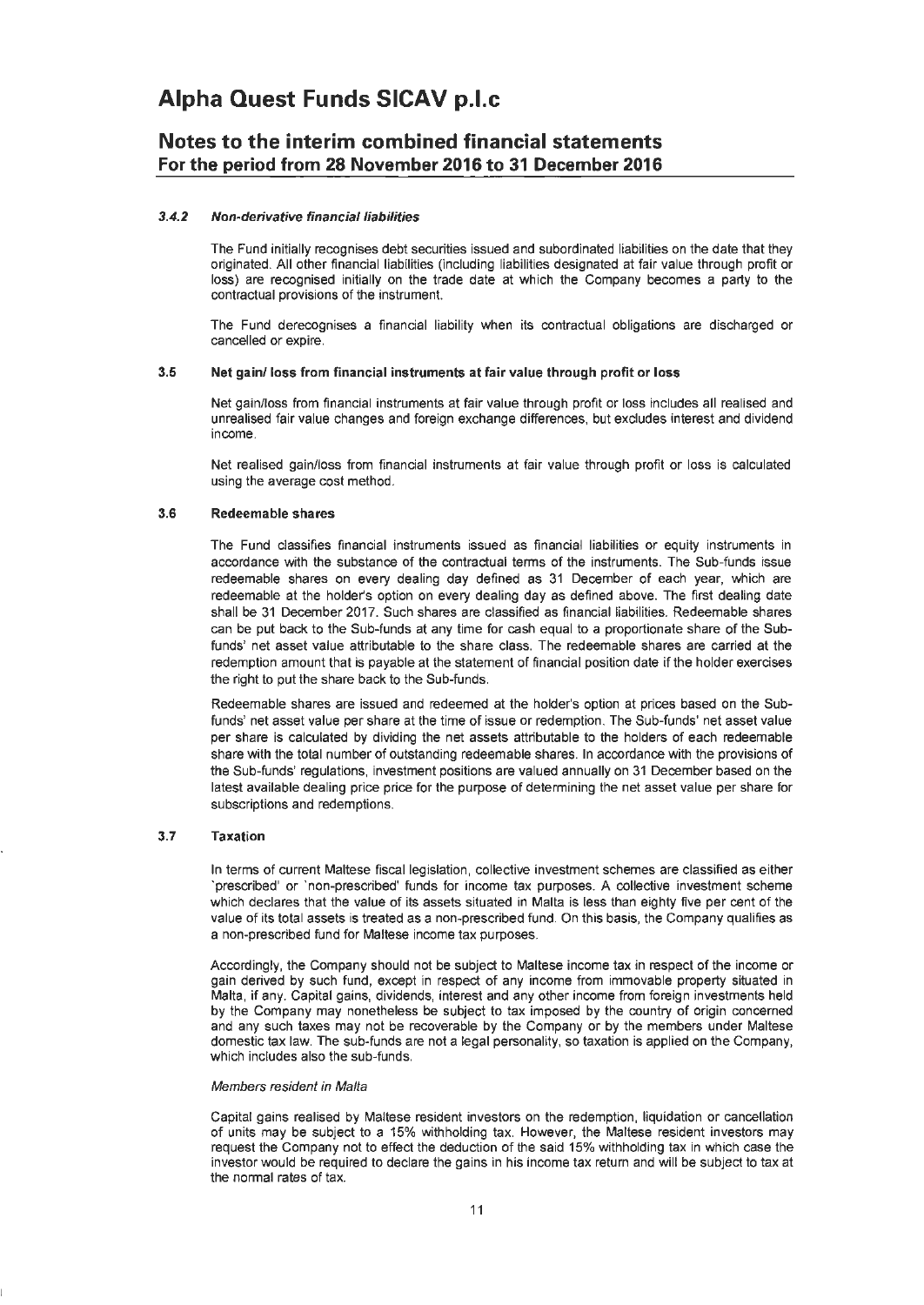## Notes to the interim combined financial statements For the period from 28 November 2016 to 31 December 2016

#### Members not resident in Malta

Any gains accruing to members not resident in Malta upon the transfer of shares (including a redemption) or upon a distribution on a winding-up of the Company should not be subject to tax in Malta subject to certain conditions being satisfied.

The transfer of shares (including a redemption) and any distribution on a winding-up of the Company may result in a tax liability for the non-Maltese members according to the tax regime applicable in their respective countries of incorporation, establishment, residence, citizenship, nationality, domicile, or other relevant jurisdiction.

#### 4 Fonnat of the interim combined financial statements

In terms of Section 3(3) of the Third Schedule of the Companies Act, 1995 (Chapter 386, Laws of Malta) the layout, nomenclature and terminology of the items in these audited interim combined financial statements were adapted to the special nature of the Company. The profit and loss is referred to as the Statement of Comprehensive Income.

#### 5 Cash and cash equivalents

Cash and cash equivalents as disclosed in the Statement of Cash Flows comprise cash deposits held with J&T Banka a.s.

The balance as at 31.12.2016 is as follows:

| In EUR                        | 31.12.2016 |
|-------------------------------|------------|
| Alpha Quest Fund SICAV p.l.c. | 1,000      |
| Alpha Quest Balanced Fund     | 307,473    |
| Alpha Quest Opportunity Fund  | 1,000,000  |

#### 6 Share capital

The Fund's share capital is represented by the Founder Shares. The Founder shares were issued at EUR 1 each and carry the right to one vote each and shall be the only share classes in the Company carrying voting rights.

As at period end the Company had EUR 1,000 issued share capital comprising of fully paid-up shares being subsribed as follows:

Joseph Xuereb 1,000 Voting Founder shares

#### 7 Redeemable shares

Redeemable shares outstanding are represented by "Investor Shares" issued as Sub-class for each of the Sub-funds separately. The Investor shares do not carry any voting rights.

The maximum number of authorised investor shares of the Fund is five billion (5,000,000,000) shares without any nominal value assigned to them, which may be issued as shares of any class representing the Sub-funds.

The Redeemable shares on the Sub-funds as at 31 .12.2016 are as follows:

| Name of Sub Fund             | Redeemable shares value |
|------------------------------|-------------------------|
| Alpha Quest Balanced Fund    | 4.420.233               |
| Alpha Quest Opportunity Fund | 6.906.885               |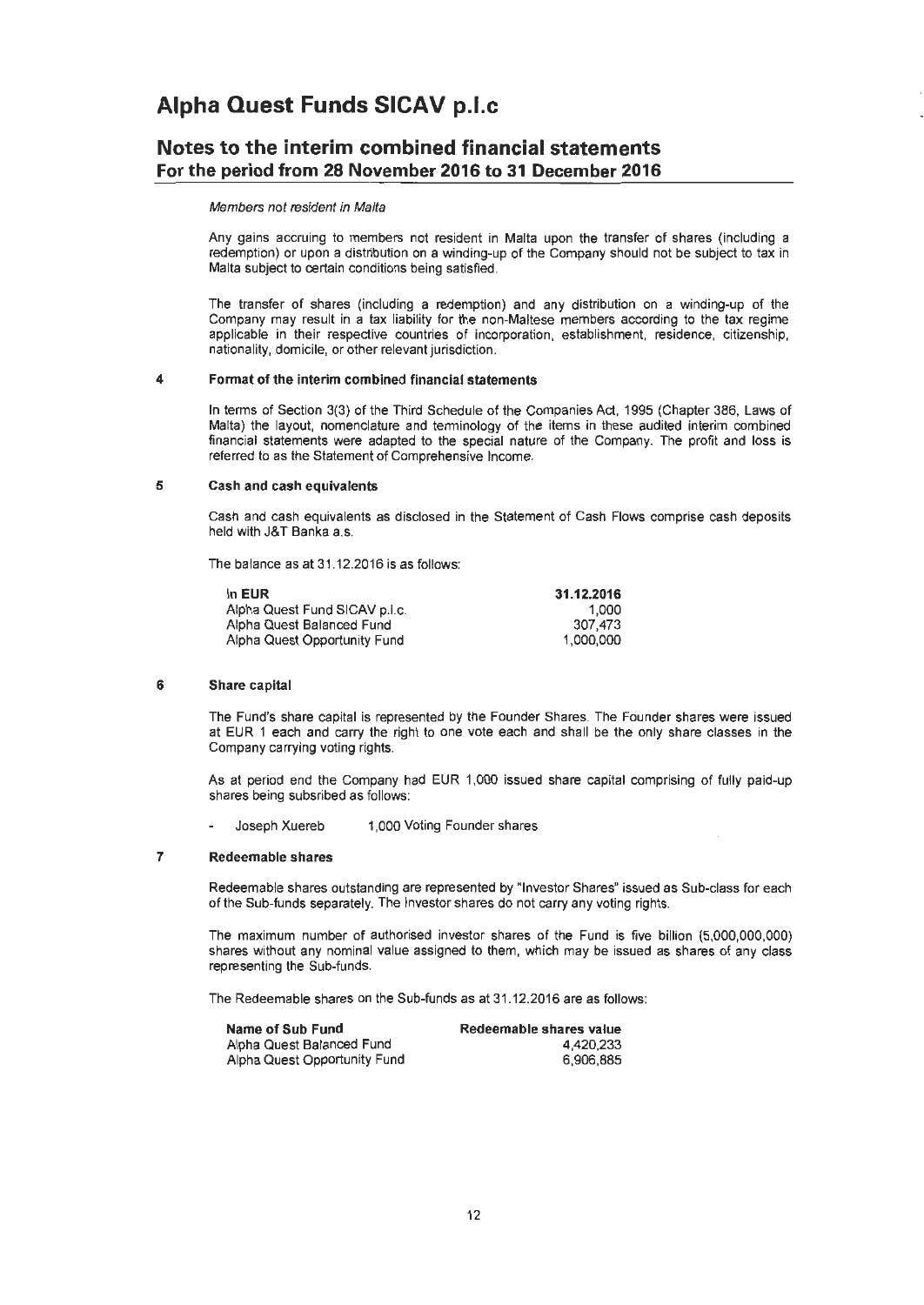### **Notes to the interim combined financial statements For the period from 28 November 2016 to 31 December 2016**

#### **8 Related parties**

Parties are considered to be related if one party has the ability to control the other party or exercise significant influence over the party in making financial or operational decisions.

#### Identity of related parties

The Company has a related party relationship with its founder shareholder and director, Mr.Joseph Xuereb, who is also part of the Investment Committee of the Fund.

#### Related party transactions and balances

There were no other related party transactions during the financial period ended 31 December, 2016 other than the transactions mentioned in the Statement of Changes in Equity for transactions with founder shareholders and note 6.

#### **9 Investment risk management**

The Company is established as an investment company with variable share capital (SICAV) which implies that financial instruments are extensively used in the course of its routine business. The type of financial instruments in which the Company may invest is regulated by its Offering Memorandum investments restrictions.

The Company is an investment vehicle designed to specifically to achieve different investment objectives through its sub-funds.

#### **Alpha Quest Balanced Fund**

The investment objective of the Sub-Fund is to achieve capital appreciation primarily through investments in points representing entitlement to immovable property located in Romania with the purpose of redeeming the points so acquired into cash or re-selling the immovable property so acquired. Such investments are derived from indemnification decisions issued by the Romanian Government- National Commission for Real Estate Indemnifications, based on Law no. 165/2013 ("the Romanian Law") regarding the measures for the completion of the restitution process, in kind or in equivalent, of the properties unlawfully seized during the Romanian communist regime, as subsequently amended. The Romanian law provides for that where restitution in kind to the former owners is not possible, the restitution request is settled by granting compensation in the form of points (hereinafter "Points"), with each point having a value of one Romanian Leu (RON 1). Starting from 1 January 2017, persons obtaining such points may use them in order to acquire immovable property from a National Fund by public auction or, for a period of five (5) years, to redeem them into cash up to a maximum of 20% of the nominal value of Points per annum. There is no time-limit for utilizing Points to acquire immovable property by public auction. The Points will be acquired on the secondary market from existing owners through a notarial deed executed and registered in Romania.

If Points are redeemed at public auctions, the Sub-fund will not enter into any co-ownership deal and will only acquire individual properties in their entirety. No Points will be acquired from any of the members of the Investment Committee and/ or any related parties to the Company.

The Sub-fund may also invest in government and corporate bonds in developed markets.

The Sub-fund may also enter into agreements with third party banks that desire to issue fixed income products linked to the Sub-fund's underlying assets and issue fixed income securities. The Sub-fund may from time to time invest unutilized cash in bonds and currency swaps. Such investments may be with various entities in various markets or industries and in different geographical locations, without limitation. Depending on market conditions, the Sub-fund may also from time to time invest in cash or money market instruments for liquidity purposes.

#### **Alpha Quest Opportunity Fund**

The Fund is exposed to market, credit and liquidity risks. This note presents information about the Fund's exposure to these risks, the Fund's objectives, policies and process for measuring and managing risk and the Fund's management of capital. Further quantitative disclosures are included throughout these interim combined financial statements.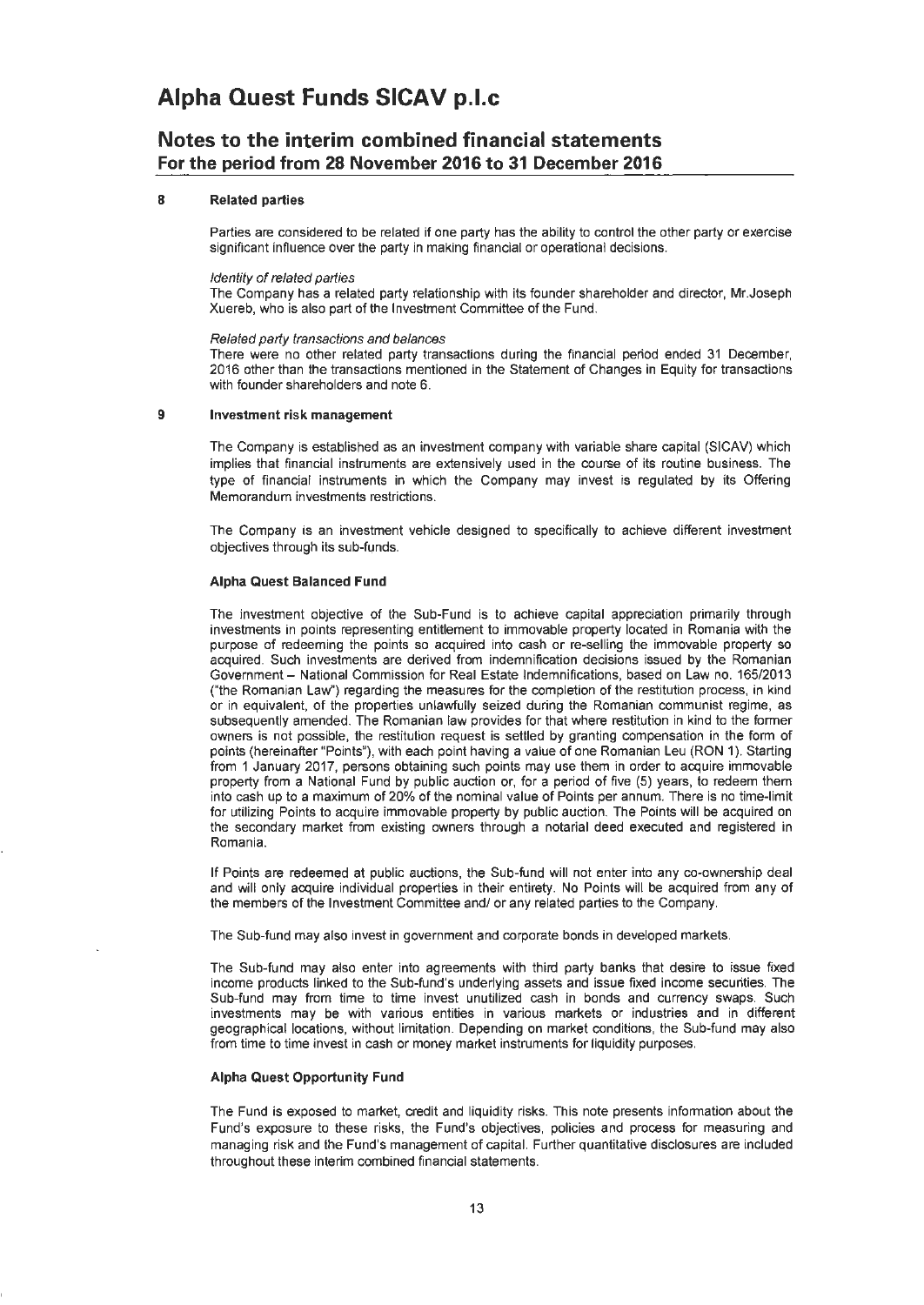### **Notes to the interim combined financial statements For the period from 28 November 2016 to 31 December 2016**

#### **9.1 Market risk**

Market risk arises when changes in foreign exchange rates or equity prices affect the positions held by the Company. The Company does not regard either interest rate or commodity risks as material to its case: the Company invests neither in securities that exhibit direct interest rate sensitivity nor in commodities.

#### Price risk

Price risk, is the risk that the fair value of future cash flows of a financial instrument will fluctuate because of the changes in market prices (other than those arising from interest rate risk or foreign currency risk), whether those changes are caused by factors specific to the individual instrument or its issuer, or factors affecting financial instruments traded in the market. All securities present a risk of loss of capital.

The Sub-funds are exposed to market price risk arising from their investments debt instruments. At December 31, 2016, the Sub-funds' price risk is affected by two main components: changes in actual market prices and foreign currency movements.

The Company performed a sensitivity analysis of its market price exposure. The following analysis represents the Company's best estimates of the effect on net assets and profit due to a reasonably possible change in the market price of the Company's financial instruments, with all other variables held constant. In practice, the actual trading results may differ from the sensitivity analysis and the difference could be material.

If the market price of the Company's securities had increased by 5% with all other variables held constant, this would have increased net assets attributable to holders of redeemable shares. Conversely, if the market price decreased by 5%, this would have decreased net assets by an equal amount. The table below shows the increase/decrease in net assets attributable to holders of redeemable shares as at 31 December 2016.

#### 2016

| Name of Sub Fund        | Currency | <b>Value of Assets</b> | $+/-5%$ |
|-------------------------|----------|------------------------|---------|
| Alpha Quest Opportunity | EUR      | 5.928.722              | 296,436 |
| Fund                    |          |                        |         |

#### Currency risk

The Fund invests in assets, which can be denominated in currencies other than the Euro, its functional currency.

The Fund is exposed to risks that the exchange rate of the Euro against other currencies may change in a manner that has an adverse effect on its Net Asset Value.

The Fund's total net exposure to foreign currency exchange rates at the reporting date was as follows:

#### **All amounts stated in EUR for the Alpha Quest Balanced Fund:**

| <b>31 December 2016</b> | <b>Cash and Cash</b> | <b>Restitution</b>       | <b>Financial</b>      | Total net    |
|-------------------------|----------------------|--------------------------|-----------------------|--------------|
|                         | equivalents          | points                   | instruments           | exposure     |
| Romanian Leu            | 1.465                | 21,179,672               | $\tilde{\phantom{a}}$ | 21,181,137   |
| Czech Koruna            | 242.127              | $\overline{\phantom{a}}$ | (17.045.076)          | (16.802.949) |

#### **All amounts stated in EUR for the Alpha Quest Opportunity Fund:**

| <b>31 December 2016</b> | <b>Cash and Cash</b><br>equivalents | <b>Financial instruments</b> | Total net<br>exposure |
|-------------------------|-------------------------------------|------------------------------|-----------------------|
| Czech Koruna            | -                                   | 5.928.721                    | 5.928.721             |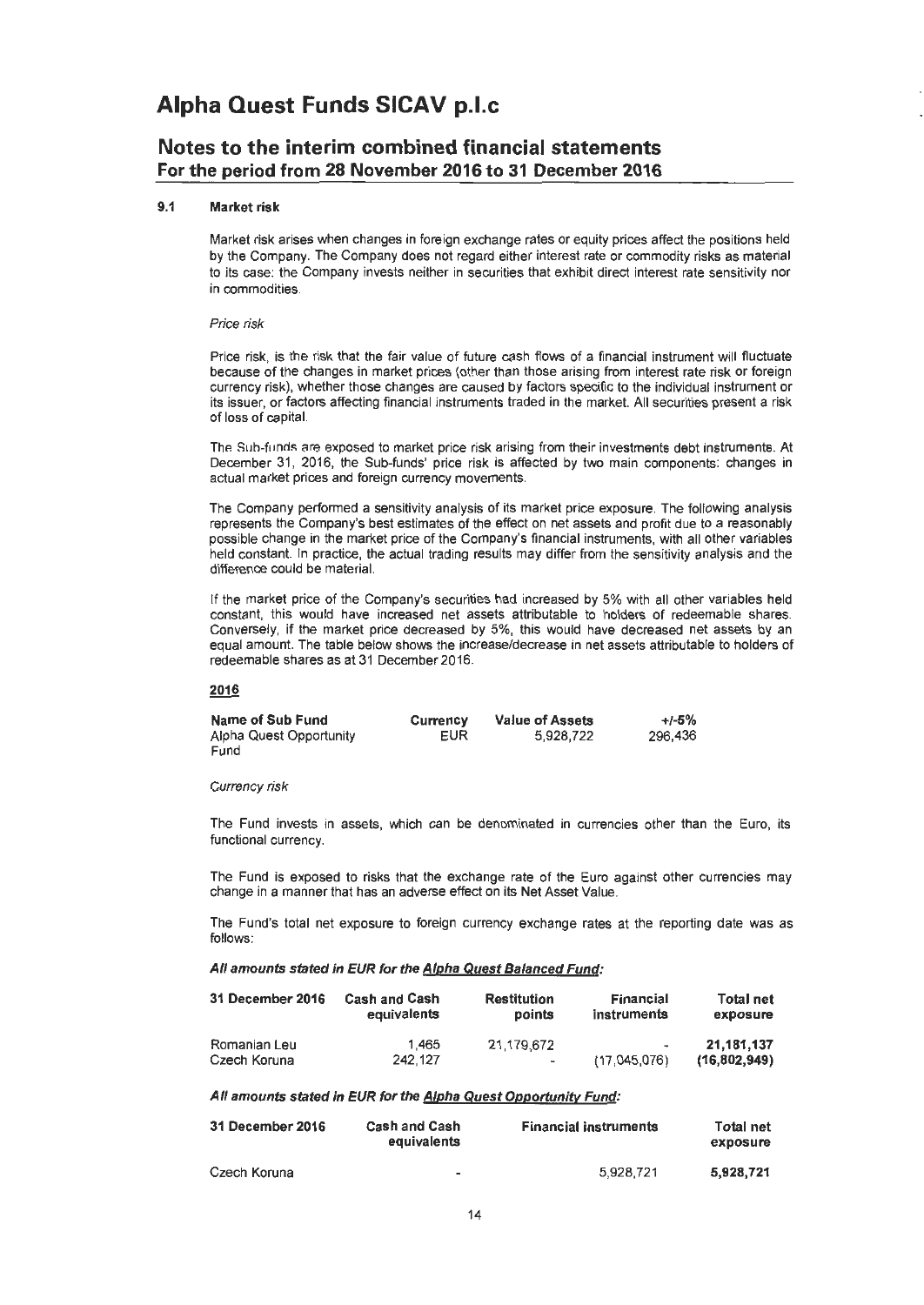## **Notes to the interim combined financial statements For the period from 28 November 2016 to 31 December 2016**

#### **9.2 Credit risk**

Credit risk is the risk that a counterparty to a financial instrument will fail to discharge an obligation or commitment that it has entered into with the Company, resulting in a financial loss to the Company.

#### **Alpha Quest Balanced Fund**

The Sub-fund is the holder of uncontested and liquid claims against the Romanian State, in the amounts expressly provided within the Restitution Certificates and Decisions of Compensation. The Romanian law establishes deadlines for local entities to approve or reject cliams for compensation. The legislation also establishes penalties for violation of the legislation including failure to meet compensation deadlines. The Fund monitors on a regular basis amendments on the legislation governing the compensation process.

#### **Alpha Quest Opportunity Fund**

The bond held by the Sub-fund was issued by the Alpha Quest Balanced Fund as described more in detail in note 11 below. The credit risk of the Sub-Fund is directly related to the credit risk on the Alpha Quest Balanced Fund since repayment of the bond depends on the compensation process of the Resitution Certificates as described more in detail in note 9.3 below.

The cash and cash equivalents of the Sub-Funds are held with J&T Banka a.s.

#### **9.3 Liquidity risk**

Liquidity risk arises when the Company encounters difficulty due to an inability to sell any of its investments quickly at close to fair value.

The Company's liquidity position is monitored on a regular basis. Redeemable shares are redeemed on demand at the holder's option provided that the redemption request is received by the respective Sub-fund three business days before the relevant dealing day, and if accepted by the Company, they will be dealt on every dealing day which is defined as 31 December of each year.

#### **Alpha Quest Balanced Fund**

Alpha Quest Balanced Fund issued bonds in nominal of CZK 460 million, out of which CZK 160 million were subscribed by the Alpha Quest Opportunity Fund. The bond's maturity date is on 22 December 2021 with fixed annual coupons of 4.5%.

The Sub-Fund is the owner of Romanian Restitution Certificates ("points") issued by Romanian State. Romania, starting in January 2017 will start the pay-out of the par value of points (1 point = 1 RON) in five annual payments (20% of the par value each year, i.e. 0.20 RON per point). Proceeds of the payments made by state will be used to satisfy the coupon payments required to be made by the issuer.

All other liabilities of the Sub-funds are due within less than one year.

#### **10 Fair value information**

#### Fair value hierarchy

The Company measures fair values using the following fair value hierarchy that reflects the significance of the inputs used in making the measurements:

• Level 1: Quoted market price (unadjusted) in an active market for an identical instrument.

• Level 2: Valuation techniques based on observable inputs, either directly (i.e. as prices) or indirectly (i.e. derived from prices). This category includes instruments valued using quoted market prices in active markets for similar instruments; quoted prices for identical or similar instruments in Markets that are considered less than active; or other valuation techniques where all significant inputs are directly or indirectly observable from market data.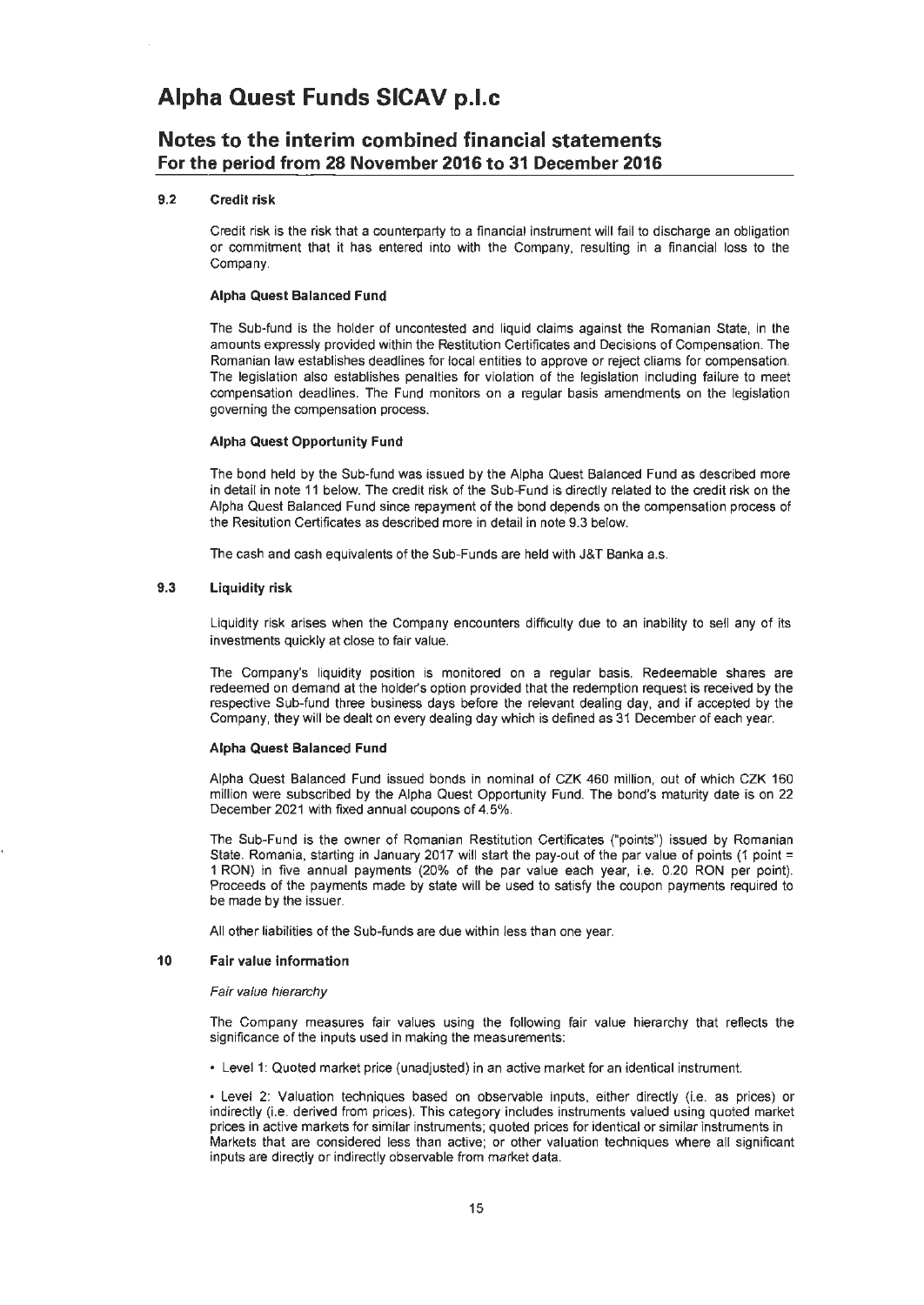## Notes to the interim combined financial statements For the period from 28 November 2016 to 31 December 2016

• Level 3: Valuation techniques using significant unobservable inputs. This category includes all instruments where the valuation technique includes inputs not based on observable data and the unobservable inputs have a significant effect on the instrument's valuation. This category includes instruments that are valued based on quoted prices for similar instruments where significant unobservable adjustments or assumptions are required to reflect differences between the instruments.

| 2016<br>Sub-Funds                      | Currency   | <b>Debt</b><br>instruments | Level 1 | Level 2                  | Level 3   |
|----------------------------------------|------------|----------------------------|---------|--------------------------|-----------|
| Alpha Quest<br><b>Opportunity Fund</b> | <b>EUR</b> | 5.928.721                  | ۰       | $\overline{\phantom{0}}$ | 5.928.721 |

#### Alpha Quest Opportunity Fund

The Alpha Quest Opportunity Fund's debt instrument is represented by a non-collateralised bond issued by the Alpha Quest Balanced Fund.

#### 11 Financial assets at fair value through profit or loss

As at 31 .12.2016 only Alpha Quest Opportunity Fund held finacial assets at fair value through profit or loss. Alpha Quest Balanced Fund held no such financial instruments.

#### Alpha Quest Opportunity Fund

The Alpha Quest Opportunity Fund purchased a non-collateralised bond issued by the Alpha Quest Balanced Fund. The bond amounting to CZK 160 million has a maturity date of 22 December, 2021 with a fixed interest of 4.5% per annum.

Taking into consideration that bond issue was a private placement and that and the purchase was carried out close to the reporting date, the fair value of the bond was considered as equal to the purchase consideration plus accrued interest of the said bond.

As the bond was purchased from another Sub-fund, it is fully eliminated for interim combined financial statements purposes.

Fair value of financial assets as at 31 .12.2016 is as follows:

| In EUR                       | 31.12.2016               |
|------------------------------|--------------------------|
| Alpha Quest Balanced Fund    | $\overline{\phantom{0}}$ |
| Alpha Quest Opportunity Fund | 5,928,721                |

#### 12 Restitution points

On 2 December 2016, the Company, on behalf of the Alpha Quest Balanced Fund entered into an Assignment Agreement (the "Agreement") with J&T IB and Capital Markets a.s. (the "Assignor"), whereby by means of this Agreement, the Assignor definitiverly and irrevocably assigns to the Company all of the rights that the Assignor holds over the Restitution Certificates and the Decisions of Compensations under registration described in Schedule 1 and Schedule 2 annexed to the Agreement (the "Assigned Claims").

In exchange for the Assigned Claims, the Company paid the equivalent in Czech Koruna, the amount of Romanian Leu (RON) 94,989,574.55 to the Assignor on 22 December 2016. The nominal value of Assigned Claims is RON 146, 137,807.

The Restitution Certificates are the result of Law no. 165/2013 passed by the Romanian Parliament on April 2013, whereby it moves to a compensation in the form of issuing points that can be used to purchase auctioned property confiscated during the Commnuist regime or redeemed for cash. The holder of the points must undergo through a restitution process to exchange the points for the earmarked property or through a compensation process if restitution in kind is not possible.

The valuation technique chosen for the valuation of the Restitution Certificates held by the Alpha Quest Balanced Fund was the discounted value approach, as this was deemed to be the only applicable approach given the characteristics of the assets and the Fund's intention to achieve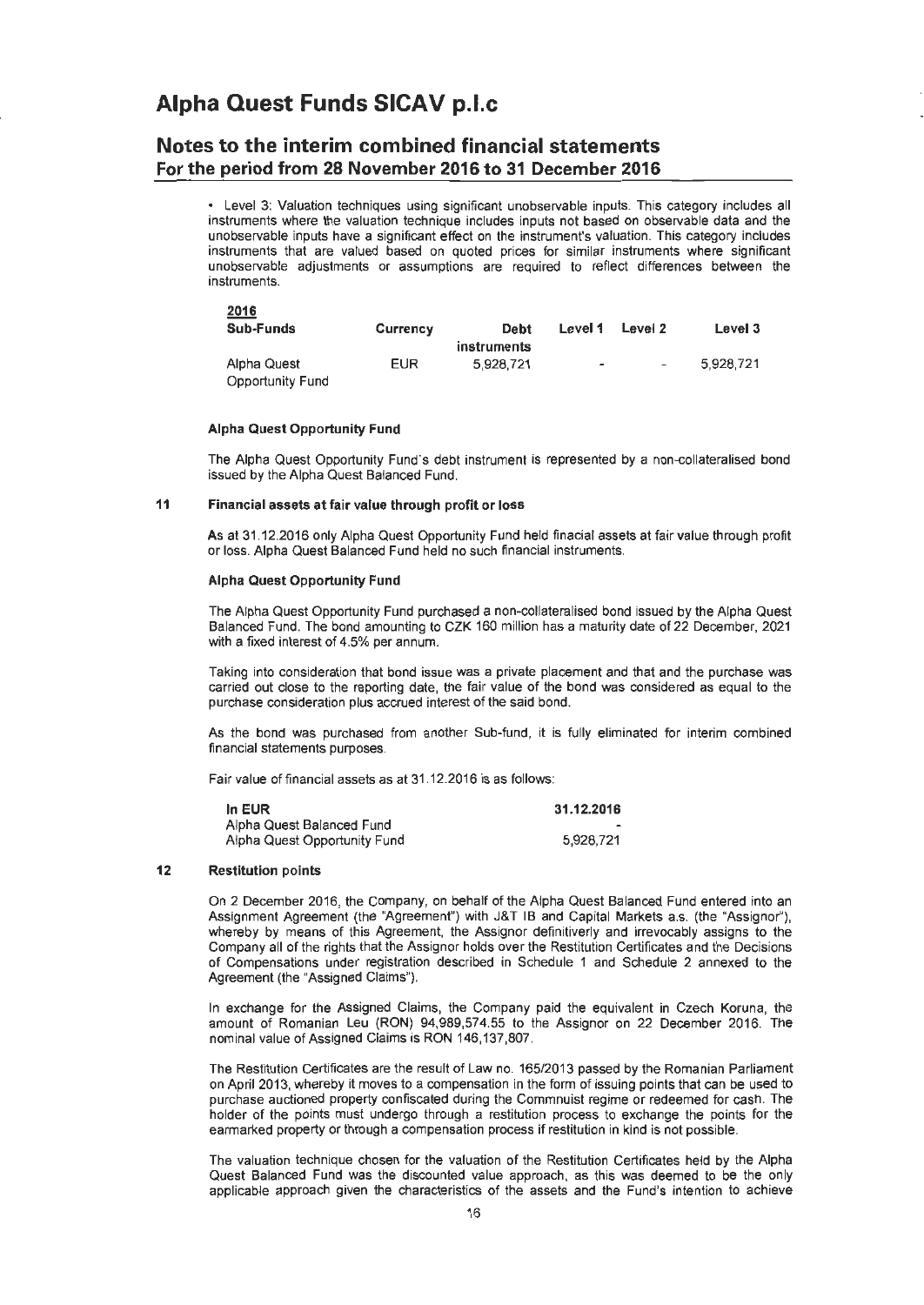## **Notes to the interim combined financial statements For the period from 28 November 2016 to 31 December 2016**

economic benefits from the assets by way of redeeming them through forward claims against the Romanian State which will be compensated in cash, over the next five years in equal tranches of 20% of the total number of points it owns. It was also assumed that such claims shall be made at the beginning of each year, no later than 1 February of the respective year with cash received in 180 days after registering the claim with the Ministry of Finance, under the provisions of the Romanian Law.

To estimate the discounted value of the assets, the discounted cash flow method was applied. To derive the present value of the cash flows arising from the compensation of the points as mentioned above, it was considered that the appropriate discount rate should be effective interest rate.

Based on the assumptions and analysis mentioned above, the discounted value of the Restitution points is estimated at RON 96, 134,530, which was then converted into Euro, the base currency of the fund, applying the exchange rate as at reporting date.

Alpha Quest Opportunity Fund have not issued any Restitution points in the period ended 31.12.2016.

Discounted value of restitution points as at 31 .12.2016 is as follows:

| In EUR                       | 31.12.2016               |
|------------------------------|--------------------------|
| Alpha Quest Balanced Fund    | 21.179.672               |
| Alpha Quest Opportunity Fund | $\overline{\phantom{a}}$ |

#### **13 Bonds issued**

On 22 December 2016, the Alpha Quest Balanced Fund issued a private placement bond of CZK 500 million. As at reporting date, the Sub-Fund attracted CZK 460 million, out of which CZK 160 million were subscribed by the Alpha Quest Opportunity Fund. The bond's maturity date is on 22 December 2021 with fixed annual coupons of 4.5%.

Alpha Quest Opportunity Fund have not issued any Bonds in the period ended 31 .12.2016.

Net value of bonds issued after inter-fund elimination for interim combined financial statements purposes as at 31.12.2016 is as follows:

| In EUR.                      | 31.12.2016     |
|------------------------------|----------------|
| Alpha Quest Balanced Fund    | (17.045.079)   |
| Alpha Quest Opportunity Fund | 5.928.722*     |
| <b>Combined value</b>        | (11, 116, 354) |

• Financial assets at fair value through profit or loss were eliminated for interim combined financial statements purposes.

#### **14 Other payables**

#### **14.1 Management fees**

#### **Alpha Quest Balanced Fund**

The Company is entitled to receive a management fee of 3.5% per annum of the Sub-fund's net asset value, payable calculated and paid on annual basis. The Company waived the fees for the reporting period.

#### **Alpha Quest Opportunity Fund**

The Company is entitled to receive a management fee of 1.5% per annum of the Sub-fund's net asset value, payable calculated and paid on annual basis. The Company waived the fees for the reporting period.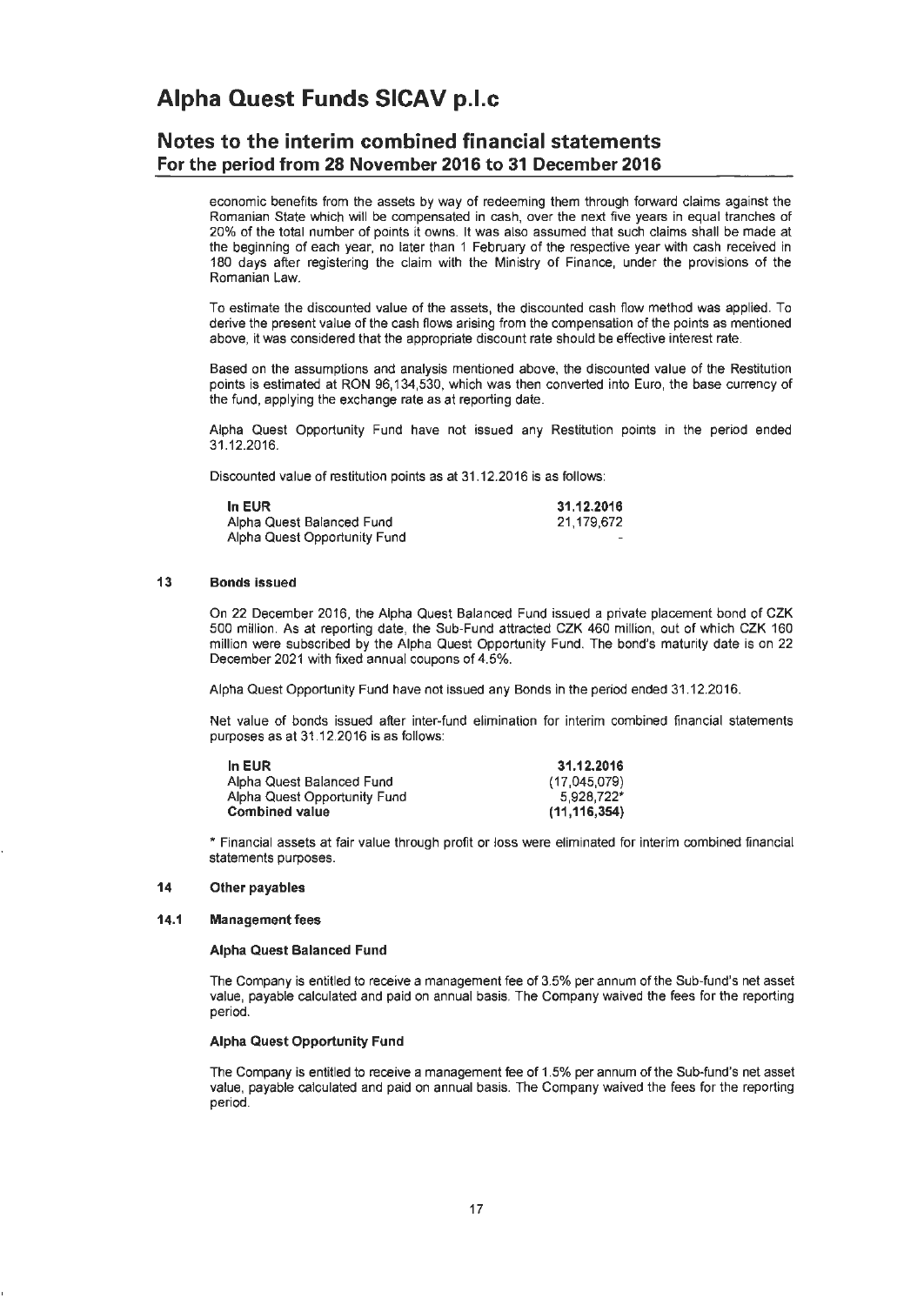## **Notes to the interim combined financial statements For the period from 28 November 2016 to 31 December 2016**

#### **14.2 Administration fees**

The current Administrator, Amicorp Fund Services Malta Limited, is entitled to an administration fee under the terms of an agreement for each Sub-fund of the Company. The Administrator is entitled to receive the following fee on each Sub-fund:

| NAV size             | Administration fee                                                    |
|----------------------|-----------------------------------------------------------------------|
| $0 - EUR 50$ million | EUR 10,000 p.a.                                                       |
| Over EUR 50 million  | EUR 12,000 p.a. plus 0.03% on the amount in excess of EUR 50 million. |

The administration fees for the current period for each Sub-fund amounted to EUR 833. The fees due for the reporting period are disclosed in the statement of comprehensive income and the outstanding administration fees as at 31 December 2016 amounted to EUR 833 for each Sub-fund.

The Custodian charges fees only for safekeeping in respect of listed equities and bonds, ETF's, money market instruments and units in third party Collective Investment Schemes, which are held under Custodian's global custody network, and for which Custodian has received Proper Instructions by the Investment Committee to perform such safekeeping function. As the Fund has no such instruments in portfolio there were no custodian fees paid for the period from 28 November 2016 to 31 December 2016.

#### **14.3 Other payables**

| 31.12.2016         | <b>Alpha Quest</b><br>SICAV plc<br><b>EUR</b> | <b>Alpha Quest</b><br><b>Balanced Fund</b><br><b>EUR</b> | <b>Alpha Quest</b><br><b>Opportunity Fund</b><br><b>EUR</b> |
|--------------------|-----------------------------------------------|----------------------------------------------------------|-------------------------------------------------------------|
| Formation expenses | 10,000                                        | 20,000                                                   | 20,000                                                      |
| Administration fee |                                               | 833                                                      | 833                                                         |
| Other payables     | 1,180                                         | 1.003                                                    | 1,003                                                       |
|                    | 11.180                                        | 21,836                                                   | 21.836                                                      |

#### **15 Interest income**

Interest income of Sub-funds consists of interest income from financial assets at fair value through profit or loss and unwinding discount of restitution points. For details refer to note 11 and 12, respectively.

Interest income of Sub-funds for the period ended as at 31.12.2016 is as follows:

| In EUR                       | 2016    |
|------------------------------|---------|
| Alpha Quest Balanced Fund    | 100,765 |
| Alpha Quest Opportunity Fund | 7.402*  |
| <b>Combined value</b>        | 100.765 |

\* As financial assets at fair value through profit or loss were eliminated for interim combined financial statements purposes, interest income is eliminated against part of interest expense as well. For details about interest expense see note 16.

#### **16 Financial expenses**

Financial expenses comprise interest expense from bonds issued, net gain or loss on financial assets at fair value through profit or FX gains or losses.

Interest expense is from bonds issued by Alpha Quest Balanced Fund, see note 13. There are no other financial liabilities due by any of Sub-funds.

Net loss on financial assets at fair value through profit is caused by higher payment for the bonds as is the fair value as at 31.12.2016.

FX loss consists of translation loss from restitution points denominated in RON (EUR 57,743) and and non-EUR balances of cash (EUR 3,659).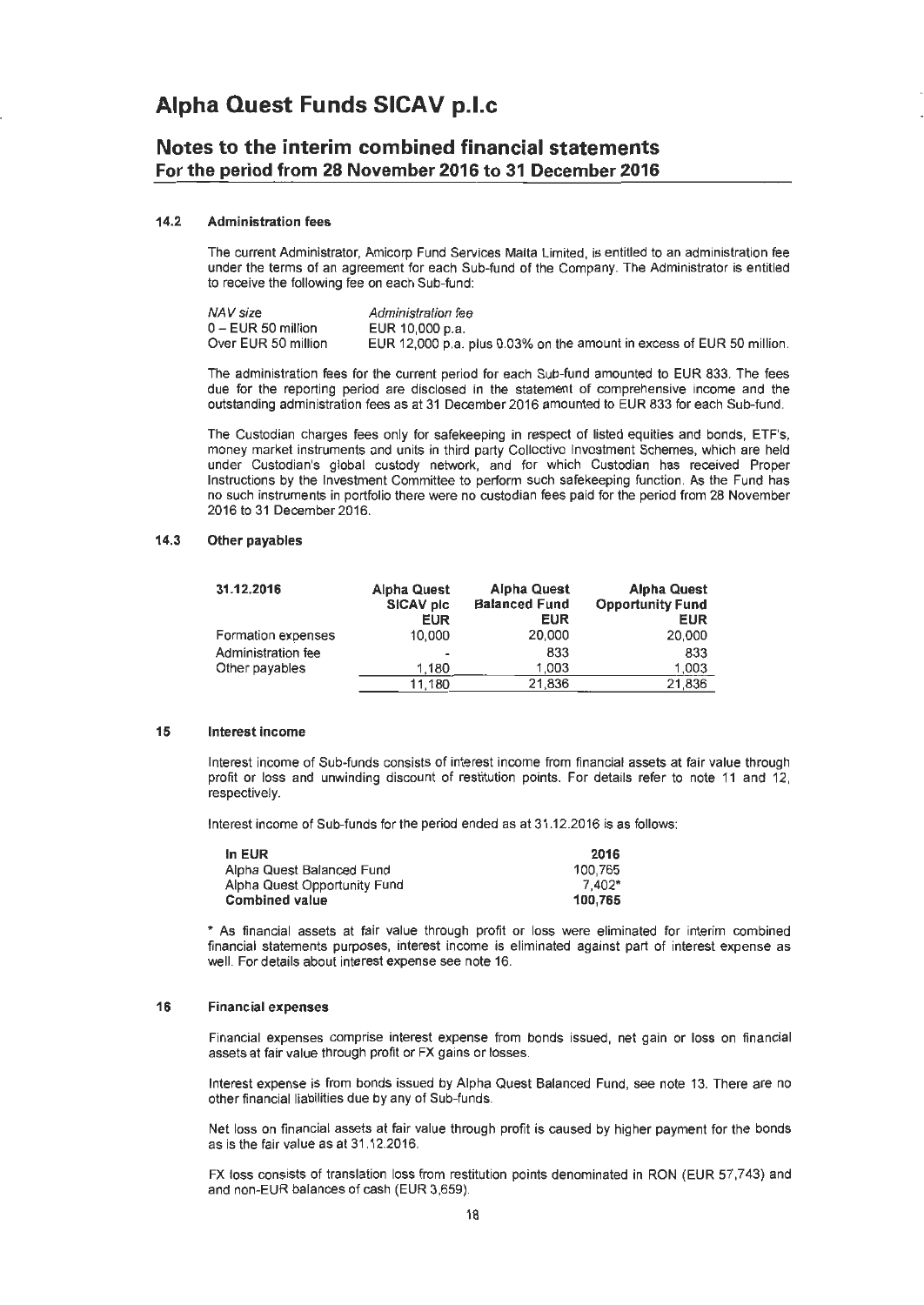## Notes to the interim combined financial statements For the period from 28 November 2016 to 31 December 2016

Financial expenses of Sub-funds for the period ended as at 31 .12.2016 is as follows:

| In EUR                       | <b>Interest</b><br>expense | Net loss on<br>financial assets<br>at FVTPL | <b>FX loss</b> |
|------------------------------|----------------------------|---------------------------------------------|----------------|
| Alpha Quest Balanced Fund    | $(21, 280)^*$              |                                             | (61.402)       |
| Alpha Quest Opportunity Fund | -                          | (78,680)                                    |                |
| <b>Combined value</b>        | (13, 878)                  | (78,680)                                    | (61, 402)      |

\* As financial assets at fair value through profit or loss were eliminated for interim combined financial statements purposes, part of interest expense is eliminated against interest income as well. For details about interest income see note 15.

#### 17 Other operating expenses

| 2016               | <b>Alpha Quest</b><br>SICAV plc<br><b>EUR</b> | Alpha Quest<br><b>Balanced Fund</b><br><b>EUR</b> | <b>Alpha Quest</b><br><b>Opportunity Fund</b><br><b>EUR</b> |
|--------------------|-----------------------------------------------|---------------------------------------------------|-------------------------------------------------------------|
| Formation expenses | (10,000)                                      | (20,000)                                          | (20,000)                                                    |
| Administration fee |                                               | (833)                                             | (833)                                                       |
| Other expenses     | (1, 180)                                      | (1,003)                                           | (1,003)                                                     |
|                    | (11.180)                                      | (21, 851)                                         | (21, 836)                                                   |

#### 17 Subsequent events

The Company's management is not aware of any subsequent events that could have an effect on the interim combined financial statements as at 31 December 2016.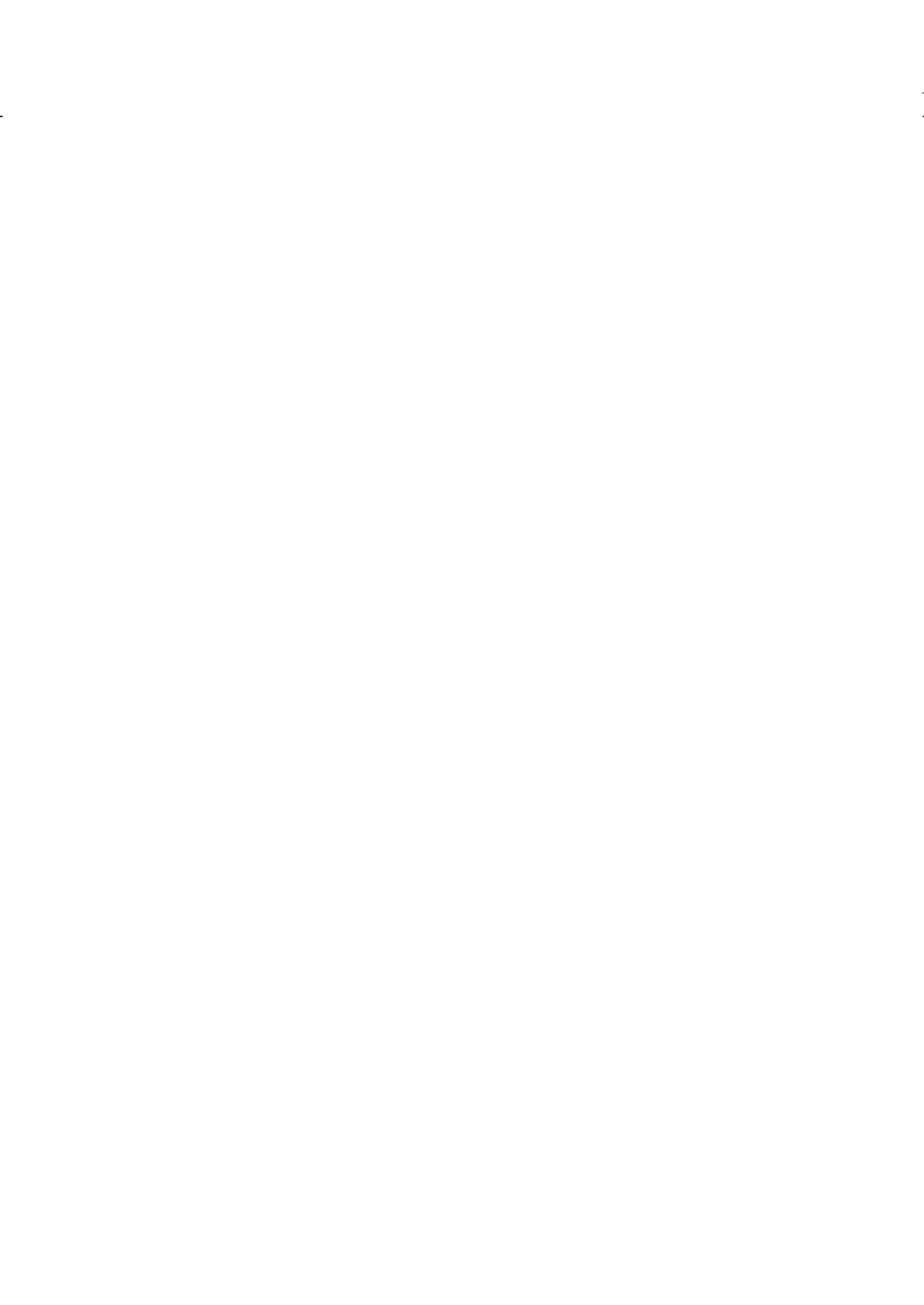

### KPMG Ceska republika Audit, s.r.o.

Pobřežní 648/1a 186 00 Praha 8 Ceska republika +420 222 123 111 www.kpmg.cz

## Independent Auditor's Report to the Directors of Alpha Quest Funds SICAV p.l.c.

#### Opinion

We have audited the accompanying interim combined financial statements of Alpha Quest Funds SICAV p.l.c. ("the Company"), prepared in accordance with International Financial Reporting Standards as adopted by the European Union, which comprise the statement of financial position as at 31 December 2016, and the statement of comprehensive income, the statement of changes in equity, the statement of changes in net assets attributable to holders of redeemable shares and the cash flow statement for the period then ended, and notes to the interim combined financial statements, including a summary of significant accounting policies and other explanatory notes. Information about the Company is set out in Note 1 to the interim combined financial statements.

In our opinion, the interim combined financial statements give a true and fair view of the financial position of the Company as at 31 December 2016, and of its financial performance and its cash flows for the period then ended in accordance with International Financial Reporting Standards as adopted by the European Union.

#### Basis for Opinion

We conducted our audit in accordance with the International Standards on Auditing (ISAs). Our responsibilities under those regulations are further described in the Auditor's Responsibilities for the Audit of the Financial Statements section of our report. We are independent of the Company in accordance with relevant ISAs and we have fulfilled our other ethical responsibilities in accordance with these requirements. We believe that the audit evidence we have obtained is sufficient and appropriate to provide a basis for our opinion.

### Purpose of these Interim Combined Financial Statements

As set out in Note 2.1 these consolidated financial statements are prepared solely in connection with the offering memorandum and may not be suitable for any other purpose.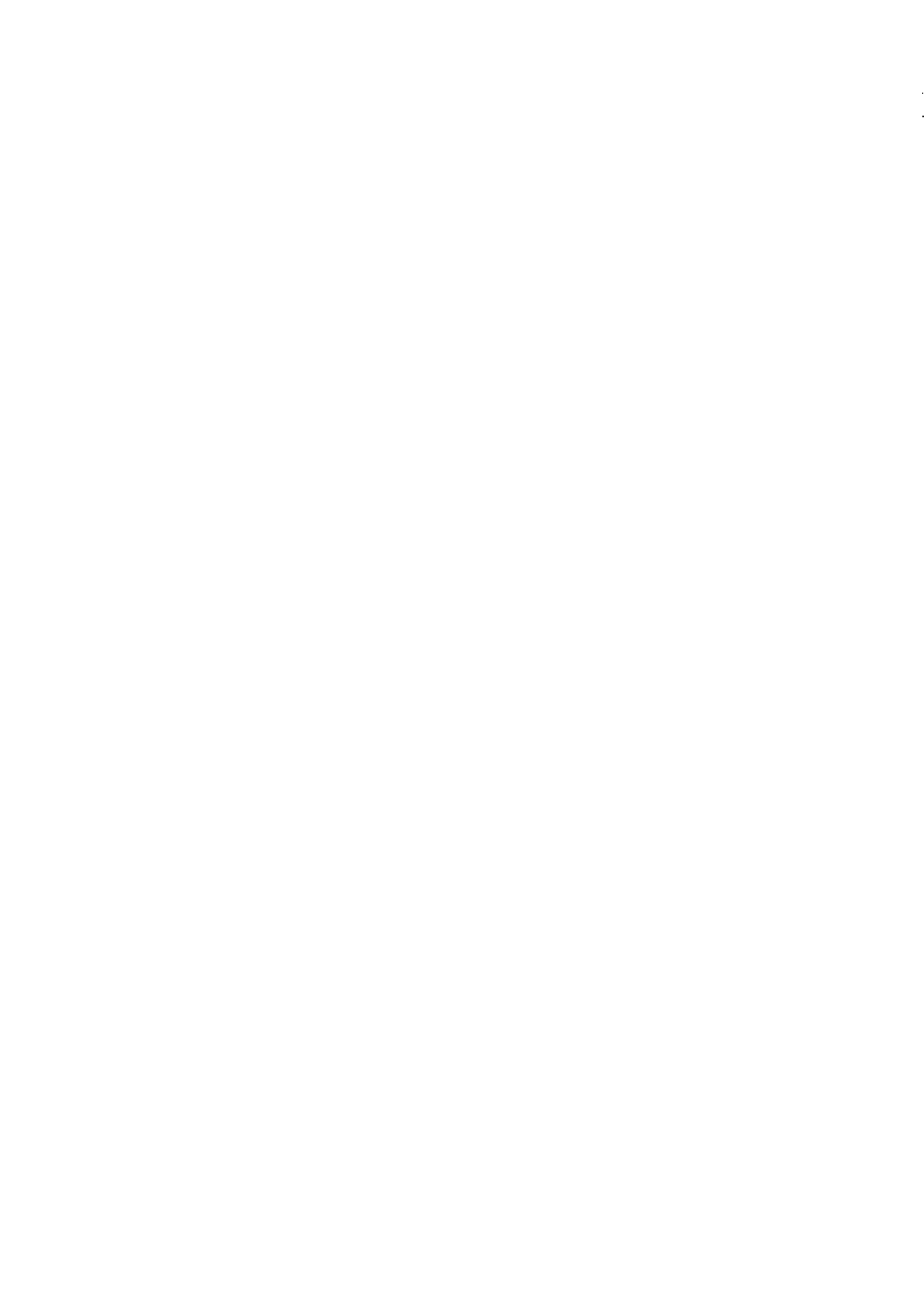

### **Responsibilities of the Statutory Body and Those Charged with Governance for the Financial Statements**

The statutory body is responsible for the preparation and fair presentation of the interim combined financial statements in accordance with International Financial Reporting Standards as adopted by the European Union and for such internal control as the supervisory body determines is necessary to enable the preparation of interim combined financial statements that are free from material misstatement, whether due to fraud or error.

In preparing the interim combined financial statements, the statutory body is responsible for assessing the Company's ability to continue as a going concern, disclosing, as applicable, matters related to going concern and using the going concern basis of accounting unless the statutory body either intends to liquidate the Company or to cease operations, or has no realistic alternative but to do so.

### **Auditor's Responsibilities for the Audit of the Financial Statements**

Our objectives are to obtain reasonable assurance about whether the interim combined financial statements as a whole are free from material misstatement, whether due to fraud or error, and to issue an auditor's report that includes our opinion. Reasonable assurance is a high level of assurance, but is not a guarantee that an audit conducted in accordance with the above regulations will always detect a material misstatement when it exists. Misstatements can arise from fraud or error and are considered material if, individually or in the aggregate, they could reasonably be expected to influence the economic decisions of users taken on the basis of these interim combined financial statements.

As part of an audit in accordance with the above regulations, we exercise professional judgment and maintain professional skepticism throughout the audit. We also:

- Identify and assess the risks of material misstatement of the interim combined financial statements, whether due to fraud or error, design and perform audit procedures responsive to those risks, and obtain audit evidence that is sufficient and appropriate to provide a basis for our opinion. The risk of not detecting a material misstatement resulting from fraud is higher than for one resulting from error, as fraud may involve collusion, forgery, intentional omissions, misrepresentations, or the override of internal control.
- Obtain an understanding of internal control relevant to the audit in order to design audit procedures that are appropriate in the circumstances, but not for the purpose of expressing an opinion on the effectiveness of the Company's internal control.
- Evaluate the appropriateness of accounting policies used and the reasonableness of accounting estimates and related disclosures made by the statutory body.
- Conclude on the appropriateness of the statutory body's use of the going concern basis of accounting and, based on the audit evidence obtained, whether a material uncertainty exists related to events or conditions that may cast significant doubt on the Company's ability to continue as a going concern. If we conclude that a material uncertainty exists, we are required to draw attention in our auditor's report to the related disclosures in the interim combined financial statements or, if such disclosures are inadequate. to modify our opinion. Our conclusions are based on the audit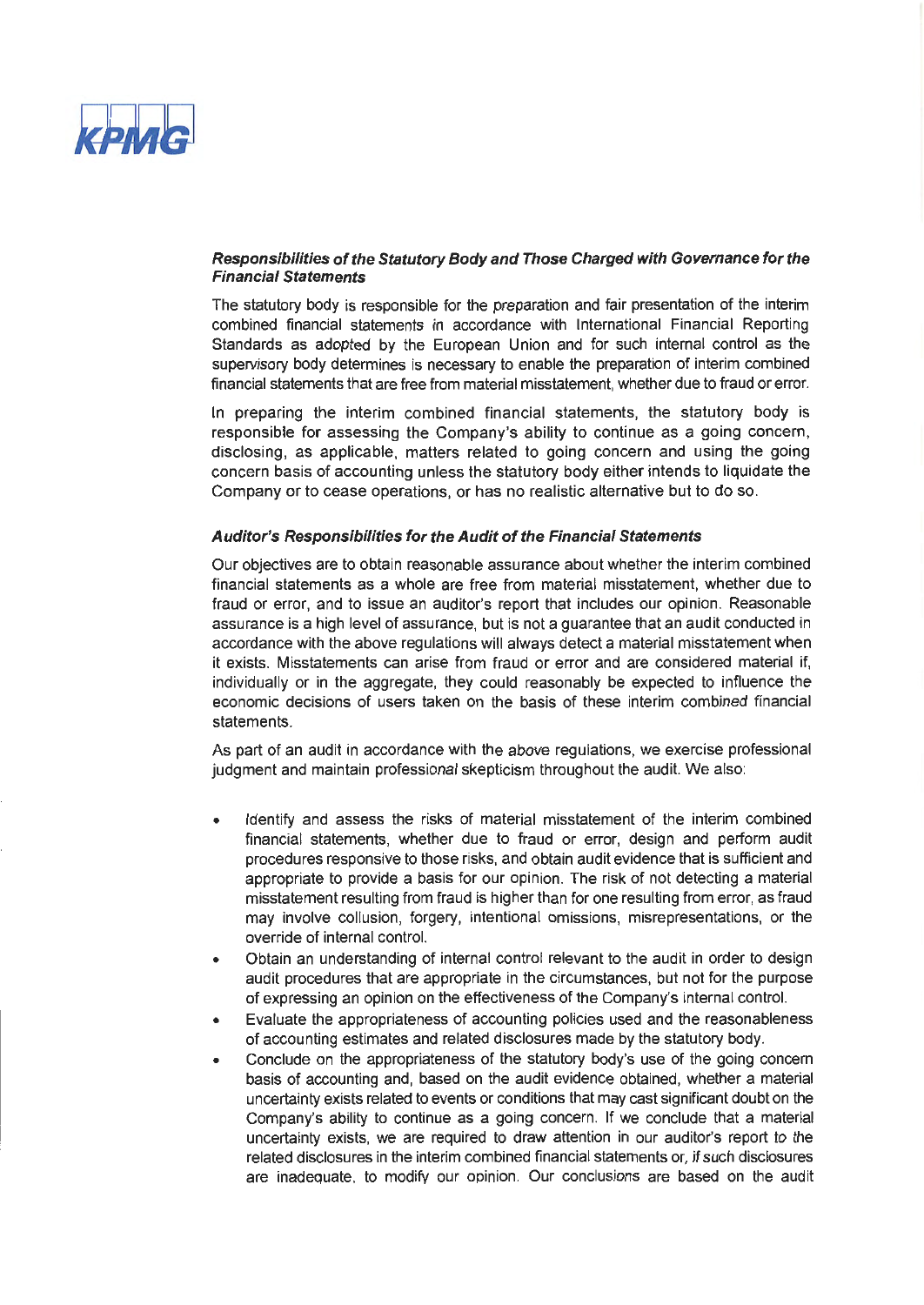$\mathcal{A}^{\text{max}}_{\text{max}}$